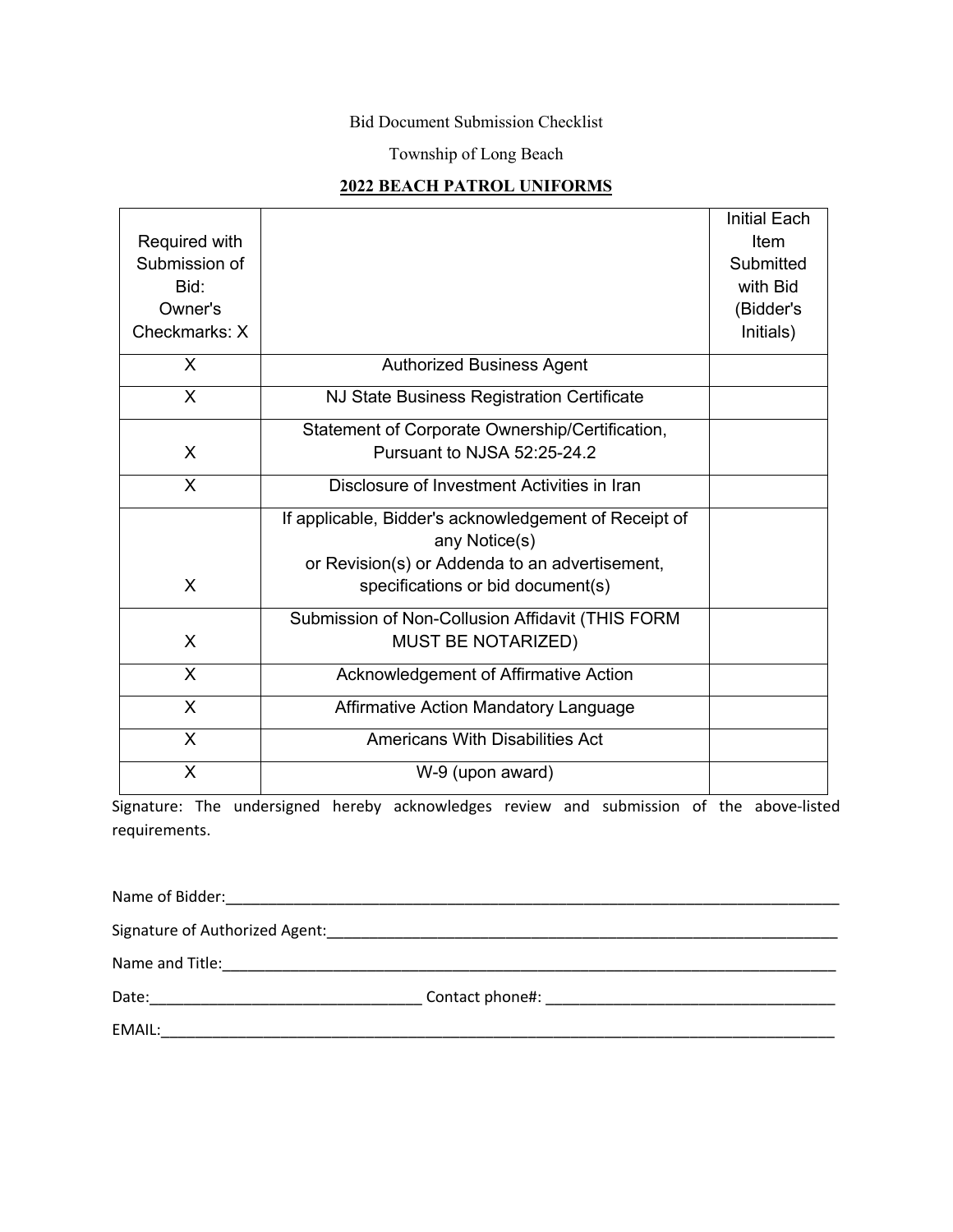# **NOTICE TO ALL BIDDERS**

**PUBLIC NOTICE IS HEREBY GIVEN** that sealed bids will be received by the Board of Commissioners of the Township of Long Beach, County of Ocean, State of New Jersey for the following in the Municipal Clerk's Office, 6805 Long Beach Blvd., Brant Beach, NJ:

• 2022 BEACH PATROL UNIFORMS

until **March 24, 2022 at 10:00 A.M.** at which time and place they will be publicly opened and read aloud. No facsimile copies of the bids will be accepted. Specifications and other bid information may be obtained at the Purchasing Department of the Township of Long Beach, 6805 Long Beach Blvd., Brant Beach, NJ 08008 (609-361-6634) during regular business hours: 9:00 a.m. to 4:00 p.m. and on the municipal website: www.longbeachtownship.com. Mailing of bid documents will be made at the bidders' cost.

All bid Addenda will be issued on the website. Therefore, all interested respondents should check the above website now through the bid opening. It is the sole responsibility of the respondent to be knowledgeable of all addenda related to this procurement.

Bidders are required to comply with the requirements N.J.S.A. 10:5-31 et seq. and N.J.A.C. 17:27-1 et seq.

Bidders are required to comply with the requirements P.L. 1977, c.33; and P.L. 1999, c.238 "The Public Works Registration Act" if applicable.

The Minimum Wage rates, if applicable, for labor employed on these contracts shall be as specified in the "The New Jersey Prevailing Wage Rate Determination", of the New Jersey Department of Labor and Industry.

The Township of Long Beach hereby reserves the right to consider the bids for sixty (60) days after the receipt thereof. The Township further reserves the right, which is understood and agreed to by all bidders, to award the contract award to the lowest responsible bidder based on the lowest Total Bid Amount and to make such awards or take such action as may be in the best interest of the Township. Multiple awards may be made.

Katlyn Kerlin, QPA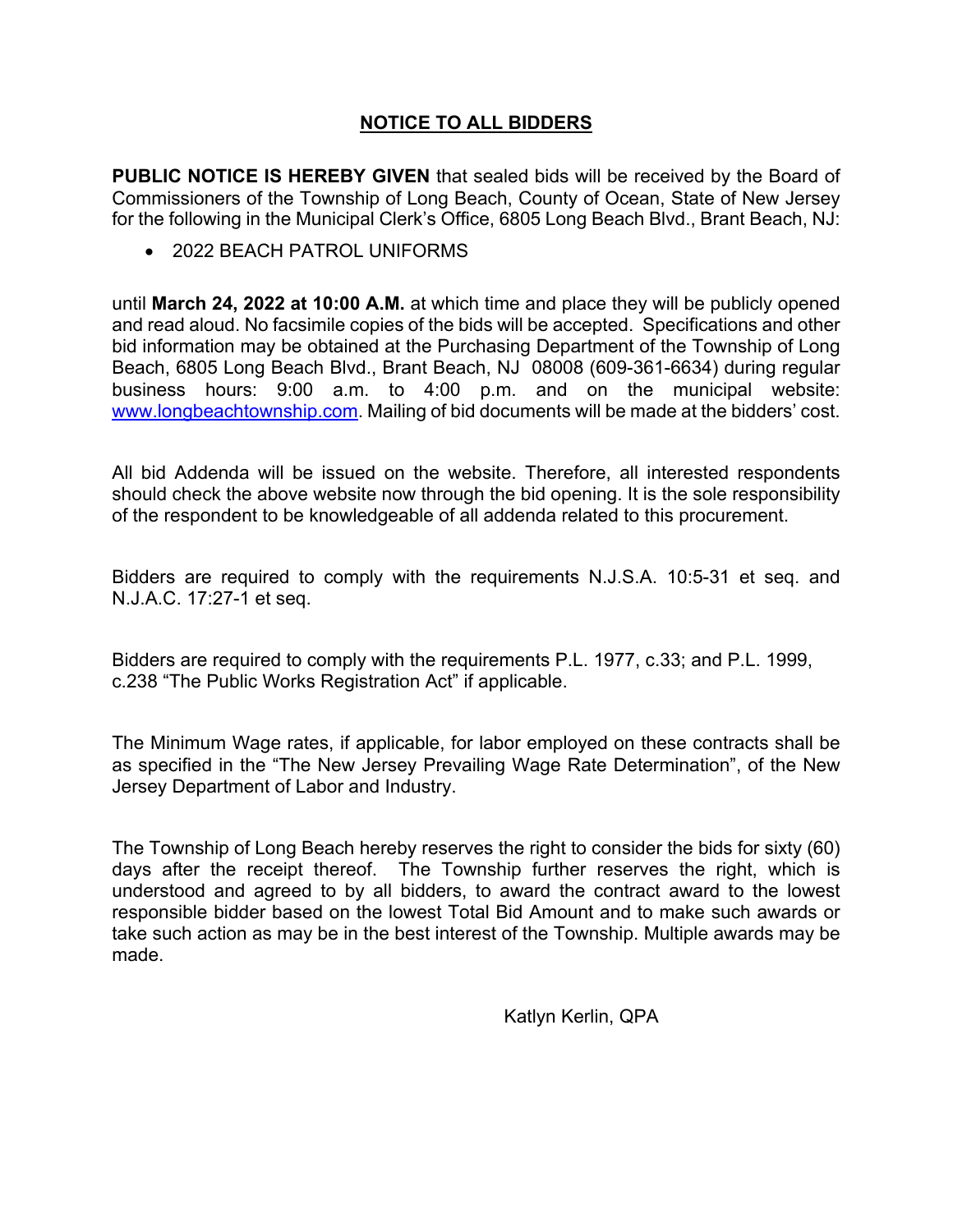## **STATEMENT OF OWNERSHIP**

N.J.S.A. 52:25-24.2 (P.L. 1977, c.33)

## **DISCLOSURE CERTIFICATION**

#### This Statement Shall Be Included with Bid Submission

No corporation, partnership, limited partnership, limited liability corporation, limited liability partnership, Subchapter S corporation or sole proprietorship shall be awarded a contract for the performance of any work or the furnishing of any materials or supplies, unless, prior to the receipt of the bid or accompanying the bid of said corporation, partnership, limited partnership, limited liability corporation, limited liability partnership, Subchapter S corporation or sole proprietorship, there is submitted a statement setting forth the names and addresses of all stockholders who own ten (10) percent or more of the stock of any class, or of all individual partners who own a ten (10) percent or greater interest therein. If one or more such stockholder is itself a corporation or partnership, the stockholders holding 10% or more of that corporation's stock, or the individual partners owning 10% or greater interest in that partnership, as the case may be, shall also be listed. The disclosure shall be continued until names and addresses of every non-corporate stockholder and individual partner, exceeding the 10% ownership criteria established in this act has been listed. This form shall be signed and submitted with the bid whether or not a stockholder or partner owns less than 10% of the business submitting the bid.

The Attorney General has concluded that the provisions of N.J.S.A. 52:25-24.2, in referring to corporations and partnerships, are intended to apply to all forms of corporations and partnerships, including, but not limited to, limited partnerships, limited liability corporations, limited liability partnerships, and Subchapter S corporations.

Bidders are required to disclose whether they are a partnership, corporation or sole proprietorship. The Stockholder Disclosure Certification form shall be completed, signed and notarized. Failure of the bidder to submit the required information is cause for automatic rejection of the bid.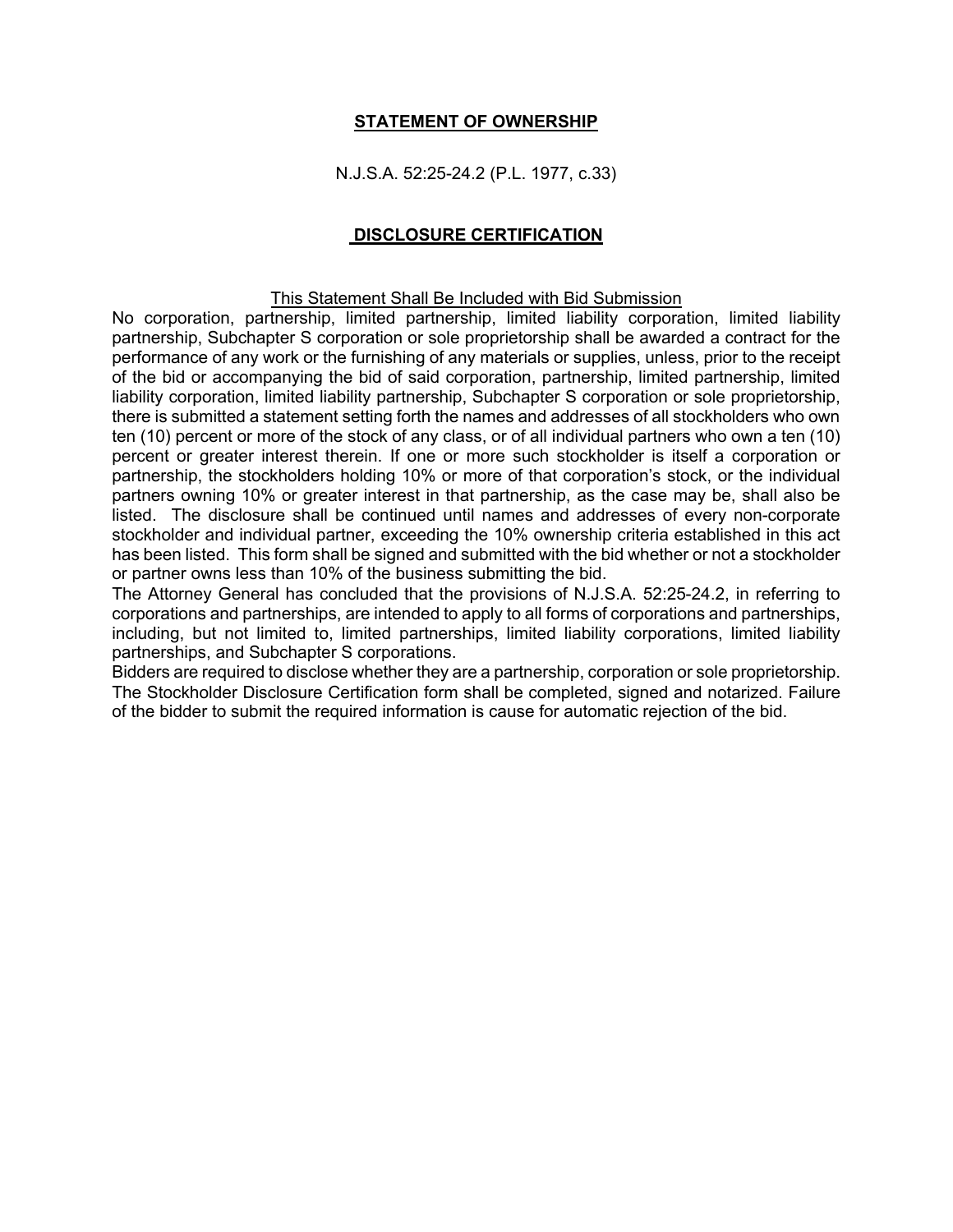#### **STATEMENT OF OWNERSHIP DISCLOSURE**

#### N.J.S.A. 52:25-24.2 (P.L. 1977, c.33, as amended by P.L. 2016, c.43)

**This statement shall be completed, certified to, and included with all bid and proposal submissions. Failure to submit the required information is cause for automatic rejection of the bid or proposal.**

**Name of Organization:** 

**Organization Address:\_\_\_\_\_\_\_\_\_\_\_\_\_\_\_\_\_\_\_\_\_\_\_\_\_\_\_\_\_\_\_\_\_\_\_\_\_\_\_\_\_\_\_\_\_\_\_\_\_\_\_\_\_\_\_\_\_\_\_\_\_\_\_\_\_**

#### **Part I Check the box that represents the type of business organization:**

#### **Part I Check the box that represents the type of business organization:**

 $\square$ Sole Proprietorship (skip Parts II and III, execute certification in Part IV)

**D**Non-Profit Corporation (skip Parts II and III, execute certification in Part IV)

 $\Box$  For-Profit Corporation (any type)  $\Box$  Limited Liability Company (LLC)

 $\Box$ Partnership  $\Box$ Limited Partnership  $\Box$ Limited Liability Partnership (LLP)

pOther (be specific): \_\_\_\_\_\_\_\_\_\_\_\_\_\_\_\_\_\_\_\_\_\_\_\_\_\_\_\_\_\_\_\_\_\_\_\_\_\_\_\_\_\_\_\_\_\_

#### **Part II**

The list below contains the names and addresses of all stockholders in the corporation who own

10 percent or more of its stock, of any class, or of all individual partners in the partnership who own a 10 percent or greater interest therein, or of all members in the limited liability company who own a 10 percent or greater interest therein, as the case may be. (**COMPLETE THE LIST BELOW IN THIS SECTION**)

#### **OR**

No one stockholder in the corporation owns 10 percent or more of its stock, of any class, or no

individual partner in the partnership owns a 10 percent or greater interest therein, or no member in the limited liability company owns a 10 percent or greater interest therein, as the case may be. (**SKIP TO PART IV**)

(Please attach additional sheets if more space is needed):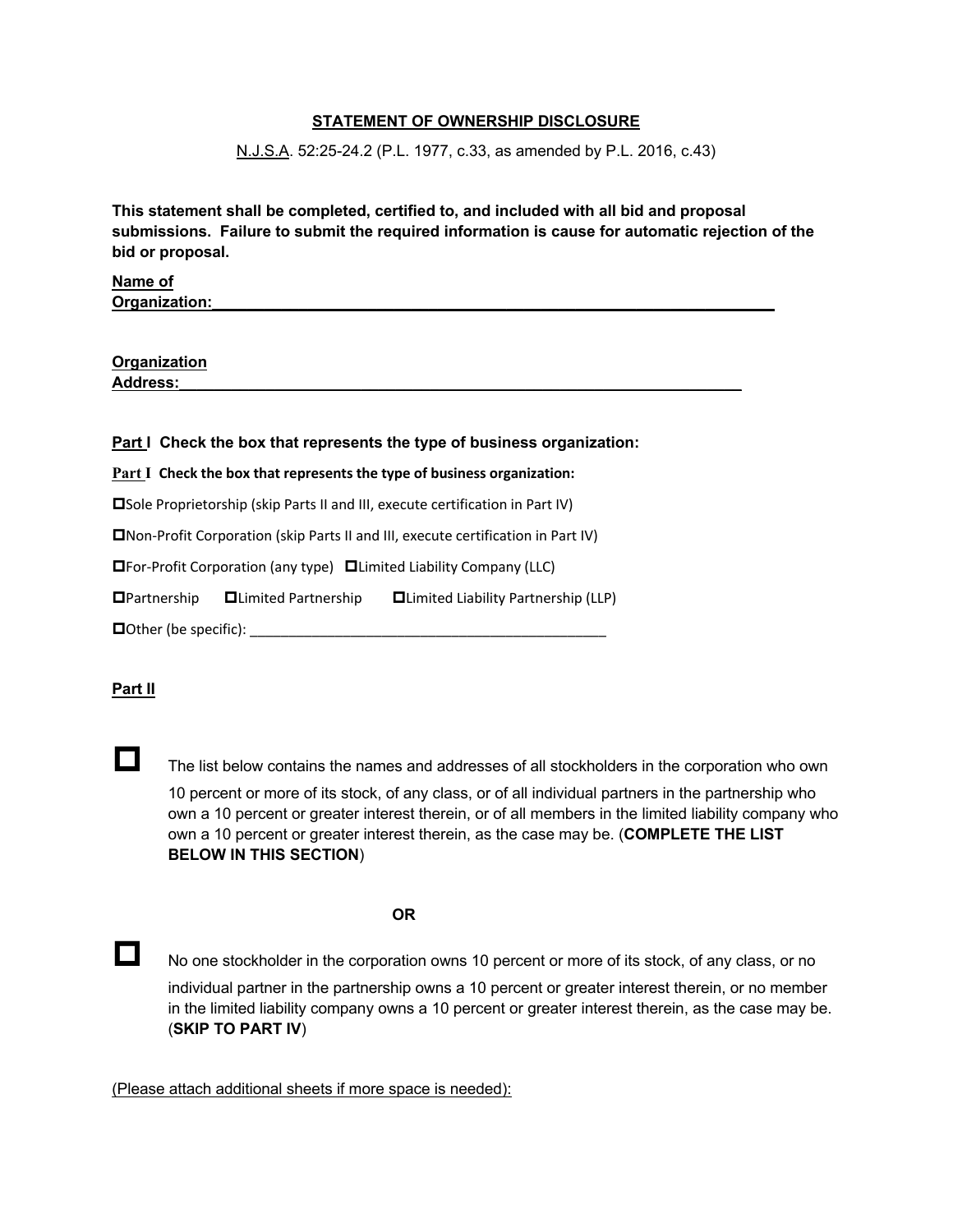| Name of Individual or Business Entity | Home Address (for Individuals) or Business Address |
|---------------------------------------|----------------------------------------------------|
|                                       |                                                    |
|                                       |                                                    |
|                                       |                                                    |
|                                       |                                                    |
|                                       |                                                    |
|                                       |                                                    |
|                                       |                                                    |
|                                       |                                                    |

## **Part III DISCLOSURE OF 10% OR GREATER OWNERSHIP IN THE STOCKHOLDERS, PARTNERS OR LLC MEMBERS LISTED IN PART II**

**If a bidder has a direct or indirect parent entity which is publicly traded, and any person holds a 10 percent or greater beneficial interest in the publicly traded parent entity as of the last annual federal Security and Exchange Commission (SEC) or foreign equivalent filing,** ownership disclosure can be met by providing links to the website(s) containing the last annual filing(s) with the federal Securities and Exchange Commission (or foreign equivalent) that contain the name and address of each person holding a 10% or greater beneficial interest in the publicly traded parent entity, along with the relevant page numbers of the filing(s) that contain the information on each such person. **Attach additional sheets if more space is needed**.

| Website (URL) containing the last annual SEC (or foreign equivalent) filing | Page #'s |
|-----------------------------------------------------------------------------|----------|
|                                                                             |          |
|                                                                             |          |
|                                                                             |          |

**Please list** the names and addresses of each stockholder, partner or member owning a 10 percent or greater interest in any corresponding corporation, partnership and/or limited liability company (LLC) listed in Part II **other than for any publicly traded parent entities referenced above**. The disclosure shall be continued until names and addresses of every noncorporate stockholder, and individual partner, and member exceeding the 10 percent ownership criteria established pursuant to N.J.S.A. 52:25-24.2 has been listed. **Attach additional sheets if more space is needed.**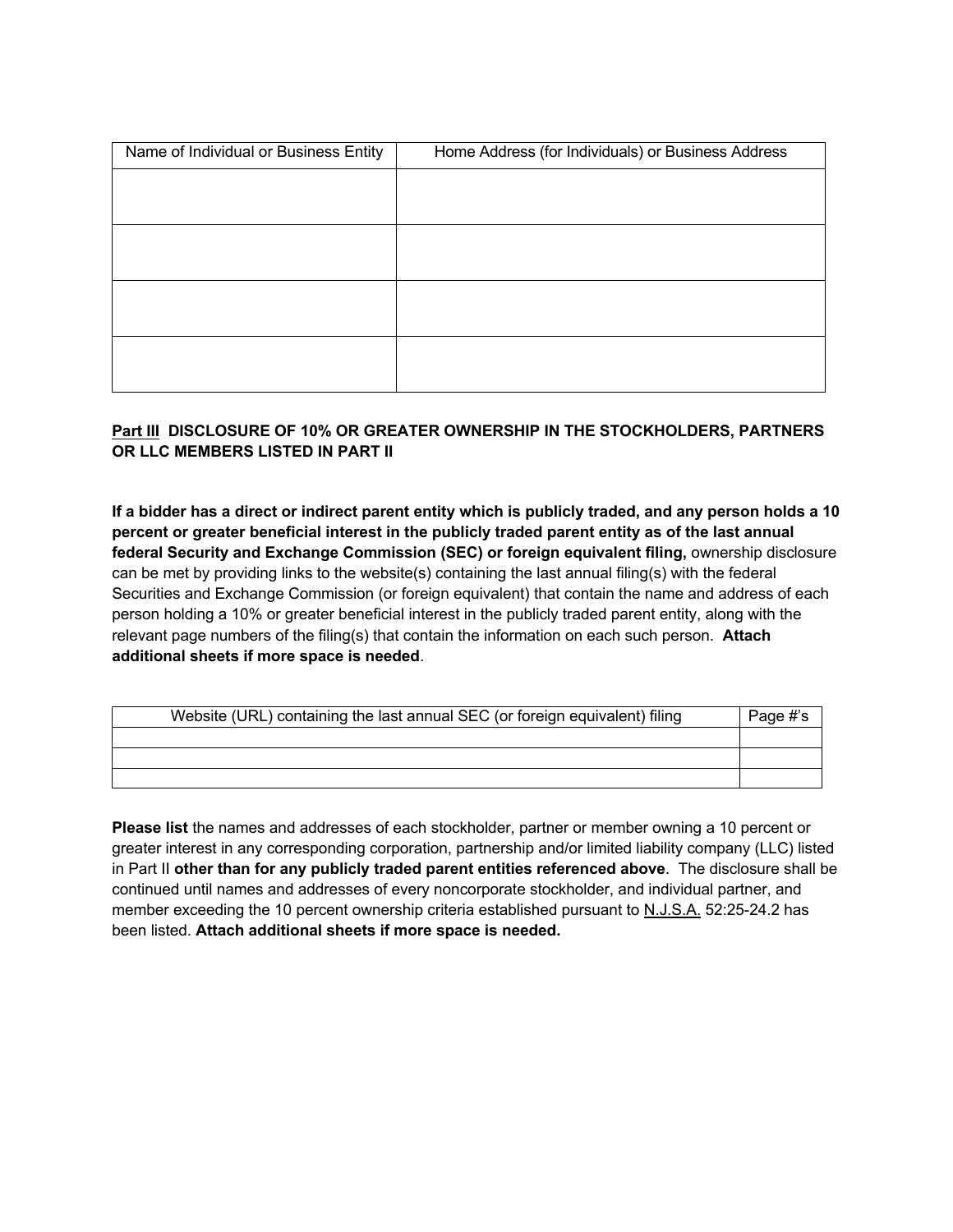| Stockholder/Partner/Member and<br>Corresponding Entity Listed in Part II | Home Address (for Individuals) or Business Address |
|--------------------------------------------------------------------------|----------------------------------------------------|
|                                                                          |                                                    |
|                                                                          |                                                    |
|                                                                          |                                                    |
|                                                                          |                                                    |
|                                                                          |                                                    |
|                                                                          |                                                    |

## **Part IV Certification**

I, being duly sworn upon my oath, hereby represent that the foregoing information and any attachments thereto to the best of my knowledge are true and complete. I acknowledge: that I am authorized to execute this certification on behalf of the bidder/proposer; that the *Township of Long Beach* is relying on the information contained herein and that I am under a continuing obligation from the date of this certification through the completion of any contracts with *Township of Long Beach* to notify the *Township of Long*  **Beach** in writing of any changes to the information contained herein; that I am aware that it is a criminal offense to make a false statement or misrepresentation in this certification, and if I do so, I am subject to criminal prosecution under the law and that it will constitute a material breach of my agreement(s) with the, permitting the *Township of Long Beach* to declare any contract(s) resulting from this certification void and unenforceable.

| Full Name (Print): | Title: |  |
|--------------------|--------|--|
| Signature:         | Date:  |  |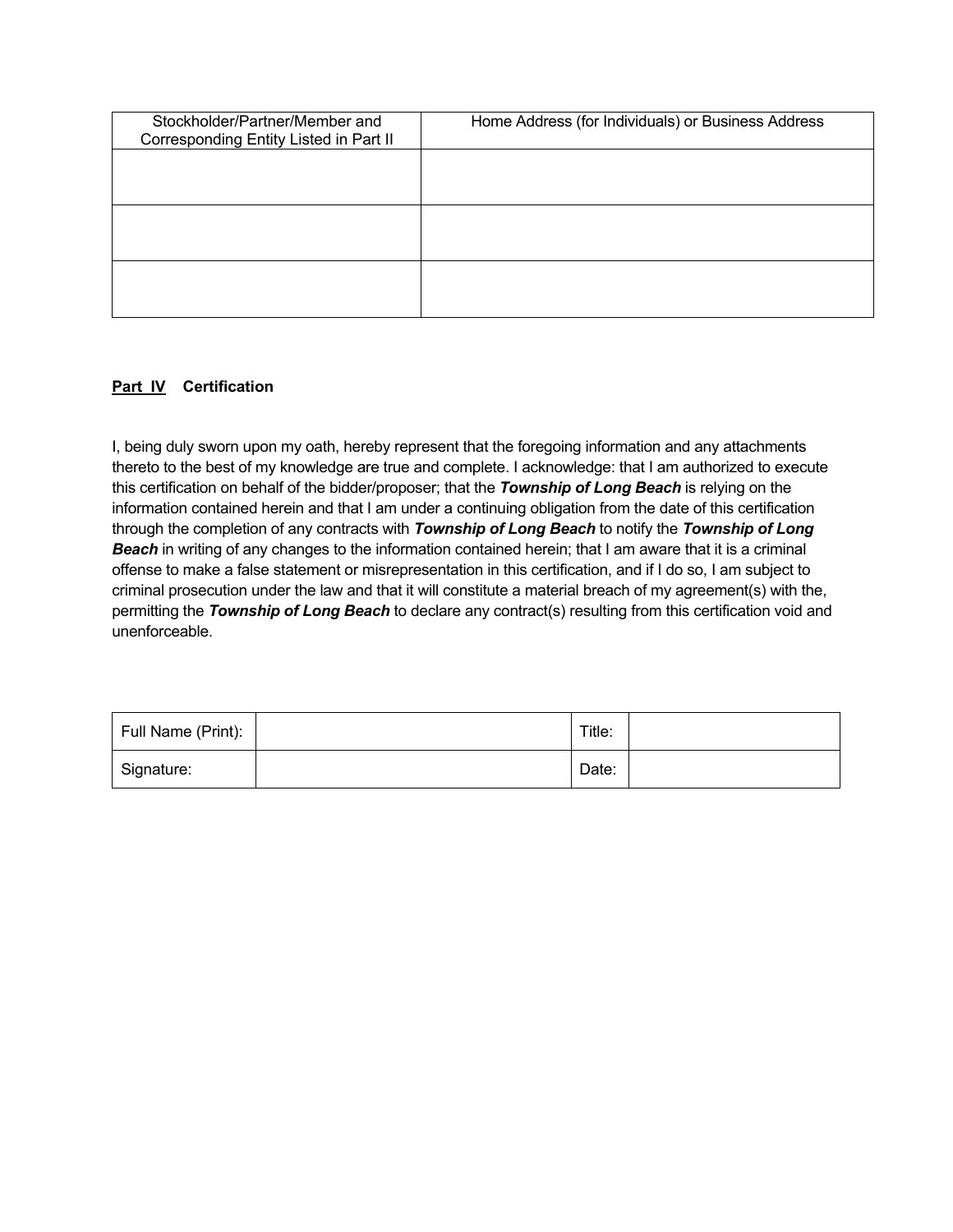## **NON-COLLUSION AFFIDAVIT**

| $(Name) \qquad \qquad \underbrace{\qquad \qquad }_{\qquad \qquad }^{}$<br>I,<br>in the county of _______________ in the county of ____________________________ in the State of                                                                                                                                                                                                                                                                                                                                                                                                                                                                                                                                                                                                                                                                                                                                                                                                            |                      | of | the | municipality<br>of |
|-------------------------------------------------------------------------------------------------------------------------------------------------------------------------------------------------------------------------------------------------------------------------------------------------------------------------------------------------------------------------------------------------------------------------------------------------------------------------------------------------------------------------------------------------------------------------------------------------------------------------------------------------------------------------------------------------------------------------------------------------------------------------------------------------------------------------------------------------------------------------------------------------------------------------------------------------------------------------------------------|----------------------|----|-----|--------------------|
|                                                                                                                                                                                                                                                                                                                                                                                                                                                                                                                                                                                                                                                                                                                                                                                                                                                                                                                                                                                           |                      |    |     |                    |
| above-named project, and that I exercise the said Proposal with full authority so to do; that said<br>bidder has not, directly or indirectly, entered into any agreement, participated in any collusion, or<br>otherwise taken any action in restraint of free, competitive bidding in connection with the above<br>named project, and that all statements contained in said Proposal and in this affidavit are true and<br>correct, and made with full knowledge that the Township of Long Beach relies upon the truth of<br>the statements contained in said Proposal and in the statements contained in this affidavit in<br>awarding the contract for the said project. I further warrant that no person or selling agency has<br>been employed or retained to solicit or secure such contract upon an agreement or understanding<br>for a commission, percentage, brokerage or contingent fee, except bona fide employees or bona<br>fide established commercial or selling agencies |                      |    |     |                    |
|                                                                                                                                                                                                                                                                                                                                                                                                                                                                                                                                                                                                                                                                                                                                                                                                                                                                                                                                                                                           |                      |    |     |                    |
| Name: <u>___________________________________</u><br>Signature<br>Name: <u>www.community.community.community.com</u>                                                                                                                                                                                                                                                                                                                                                                                                                                                                                                                                                                                                                                                                                                                                                                                                                                                                       | (Name of Contractor) |    |     |                    |
| Printed<br>Subscribed and sworn to before me<br>this__________ day of_______________________, 20<br>Notary: <b>William Science Community</b> and the community of the community of the community of the community of the community of the community of the community of the community of the community of the community of the communit                                                                                                                                                                                                                                                                                                                                                                                                                                                                                                                                                                                                                                                   |                      |    |     |                    |
|                                                                                                                                                                                                                                                                                                                                                                                                                                                                                                                                                                                                                                                                                                                                                                                                                                                                                                                                                                                           |                      |    |     |                    |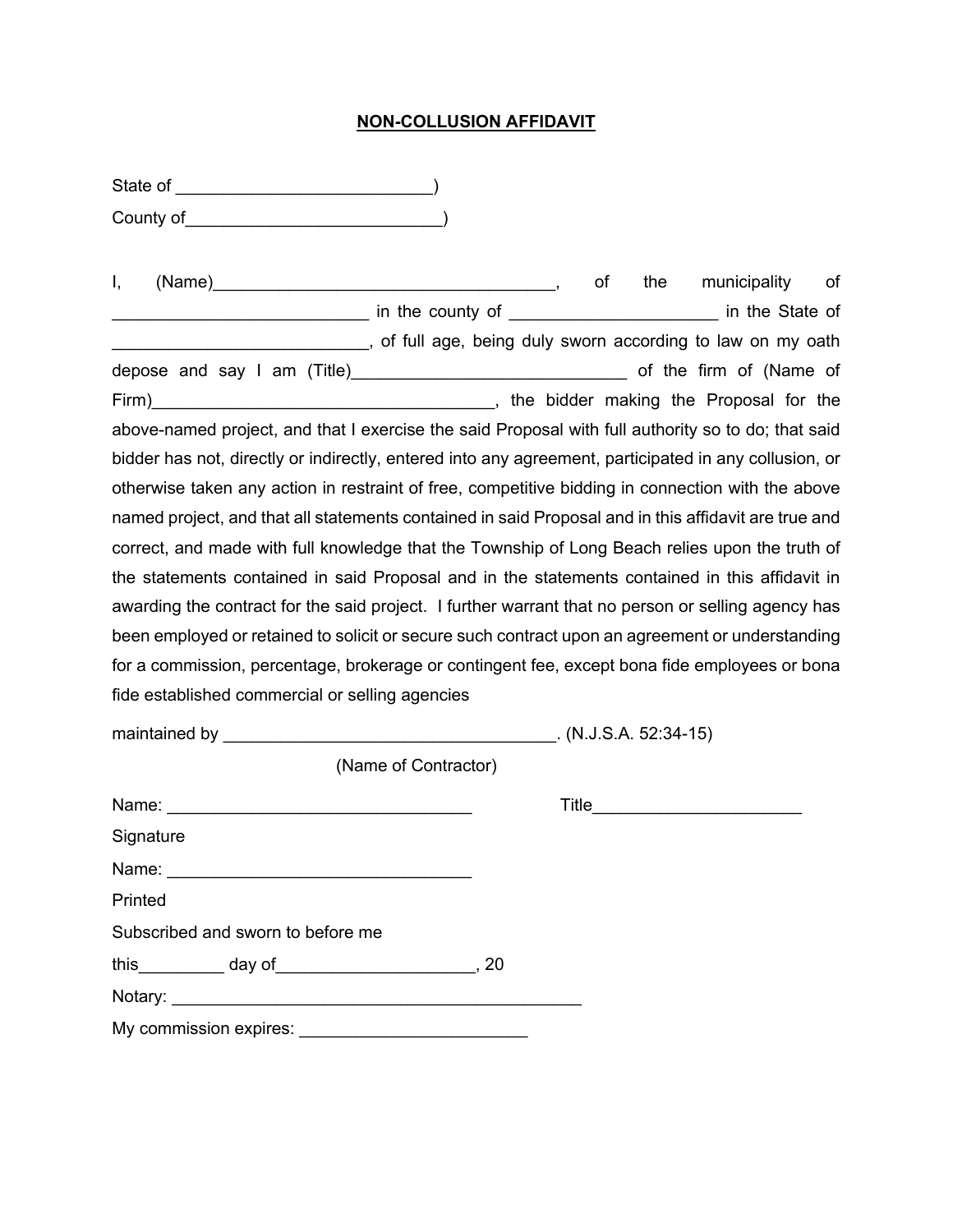## **DISCLOSURE OF INVESTMENT ACTIVITIES IN IRAN**

Page 1

Project:

Proposer/Bidder Name: \_\_\_\_\_\_\_\_\_\_\_\_\_\_\_\_\_\_\_\_\_\_\_\_\_

Pursuant to Public Law 2012, c. 25, any person or entity that submits a bid or proposal or otherwise proposes to enter into or renew a contract must complete the certification below to attest, under penalty of perjury, that the person or entity, or one of the person or entity's parents, subsidiaries, or affiliates, is not identified on a list created and maintained by the New Jersey Department of the Treasury as a person or entity engaging in investment activities in Iran. If the Director finds a person or entity to be in violation of the principles which are the subject of this law, she/he shall take action as may be appropriate and provided by law, rule or contract, including but not limited to: imposing sanctions, seeking compliance, recovering damages, declaring the party in default and seeking debarment or suspension of the person or entity.

### **I certify, pursuant to Public Law 2012, c. 25, that the person or entity listed above for which I am authorized to submit a proposal:**

**is not** providing goods or services of \$20,000,000 or more in the energy sector of Iran, including a person or entity that provides oil or liquefied natural gas tankers, or products used to construct or maintain pipelines used to transport oil or liquefied natural gas, for the energy sector of Iran.

#### **And**

**is not** a financial institution that extends \$20,000,000 or more in credit to another person or entity, for 45 days or more, if that person or entity will use the credit to provide goods or services in the energy sector in Iran.

**In the event that a person or entity is unable to make the above certification because it, or one of its parents, subsidiaries, or affiliates has engaged in the above-referenced activities, a detailed, accurate and precise description of the activities must be provided in Part 2 below to the New Jersey Turnpike authority under penalty of perjury. Failure to provide such will result in the proposal being rendered as non-responsive and appropriate penalties, fines and/or sanctions will be assessed as provided by law.**

PART 2: PLEASE PROVIDE FURTHER INFORMATION RELATED TO INVESTMENT ACTIVITIES IN IRAN

**You must provide a detailed, accurate and precise description of the activities of the proposer/bidder, or one of its parents, subsidiaries or affiliates, engaging in the investment activities in Iran outlined above by completing the information below.**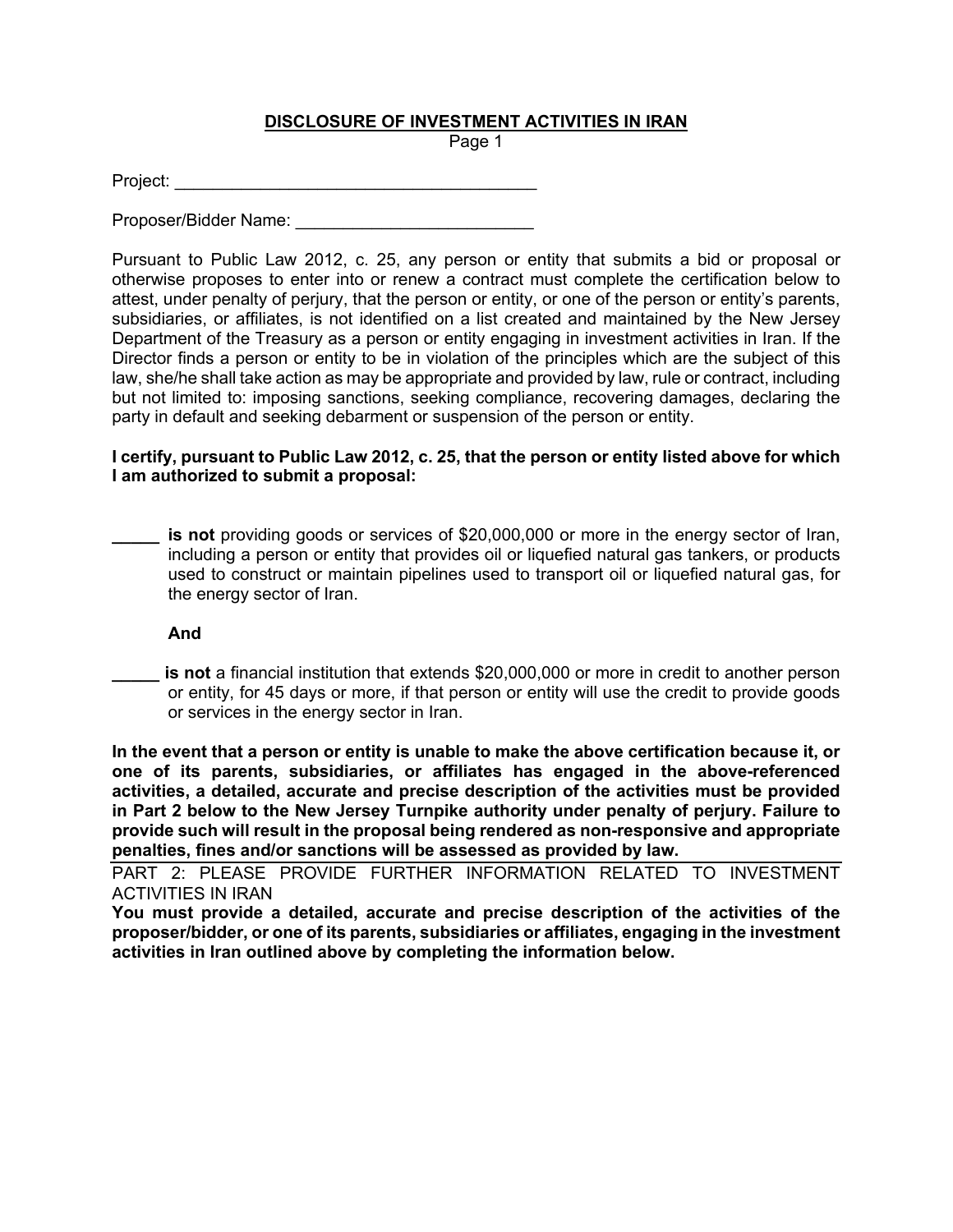## **DISCLOSURE OF INVESTMENT ACTIVITIES IN IRAN**

Page 2

| Name:                                                  |  |
|--------------------------------------------------------|--|
| Relationship to Proposer:                              |  |
| Description of Actives:                                |  |
| Duration of Engagement:                                |  |
| <b>Anticipated Cessation Date:</b>                     |  |
| Proposer Contact Name:<br><b>Contact Phone Number:</b> |  |

**Certification: I, being duly sworn upon my oath, hereby represent and state that the foregoing information and any attachments thereto, to the best of my knowledge, are true and complete. I attest that I am authorized to execute this certification on behalf of the above-referenced person or entity. I acknowledge that Township of Long Beach is relying on the information contained herein and thereby acknowledge that I am under a continuing obligation from the date of this certification through the completion of any contracts with Township to notify Township in writing of any changes to the answers of information contained herein. I acknowledge that I am aware that it is a criminal offense to make a false statement or misrepresentation in this certification, and if I do so, I recognize that I am subject to criminal prosecution under the law and that it will also constitute a material breach of my agreement(s) with Township of Long Beach and that Township, at its option, may declare any contract(s) resulting from this certification void and unenforceable.**

 $\mathcal{L}_\text{max} = \mathcal{L}_\text{max} = \mathcal{L}_\text{max} = \mathcal{L}_\text{max} = \mathcal{L}_\text{max} = \mathcal{L}_\text{max} = \mathcal{L}_\text{max} = \mathcal{L}_\text{max} = \mathcal{L}_\text{max} = \mathcal{L}_\text{max} = \mathcal{L}_\text{max} = \mathcal{L}_\text{max} = \mathcal{L}_\text{max} = \mathcal{L}_\text{max} = \mathcal{L}_\text{max} = \mathcal{L}_\text{max} = \mathcal{L}_\text{max} = \mathcal{L}_\text{max} = \mathcal{$ 

Full Name (Print):

Signature:

Title: \_\_\_\_\_\_\_\_\_\_\_\_\_\_\_\_\_\_\_\_\_\_\_\_\_\_\_\_\_\_\_\_\_\_\_\_\_\_\_\_\_\_\_\_\_\_\_\_\_\_\_\_\_\_

Date: \_\_\_\_\_\_\_\_\_\_\_\_\_\_\_\_\_\_\_\_\_\_\_\_\_\_\_\_\_\_\_\_\_\_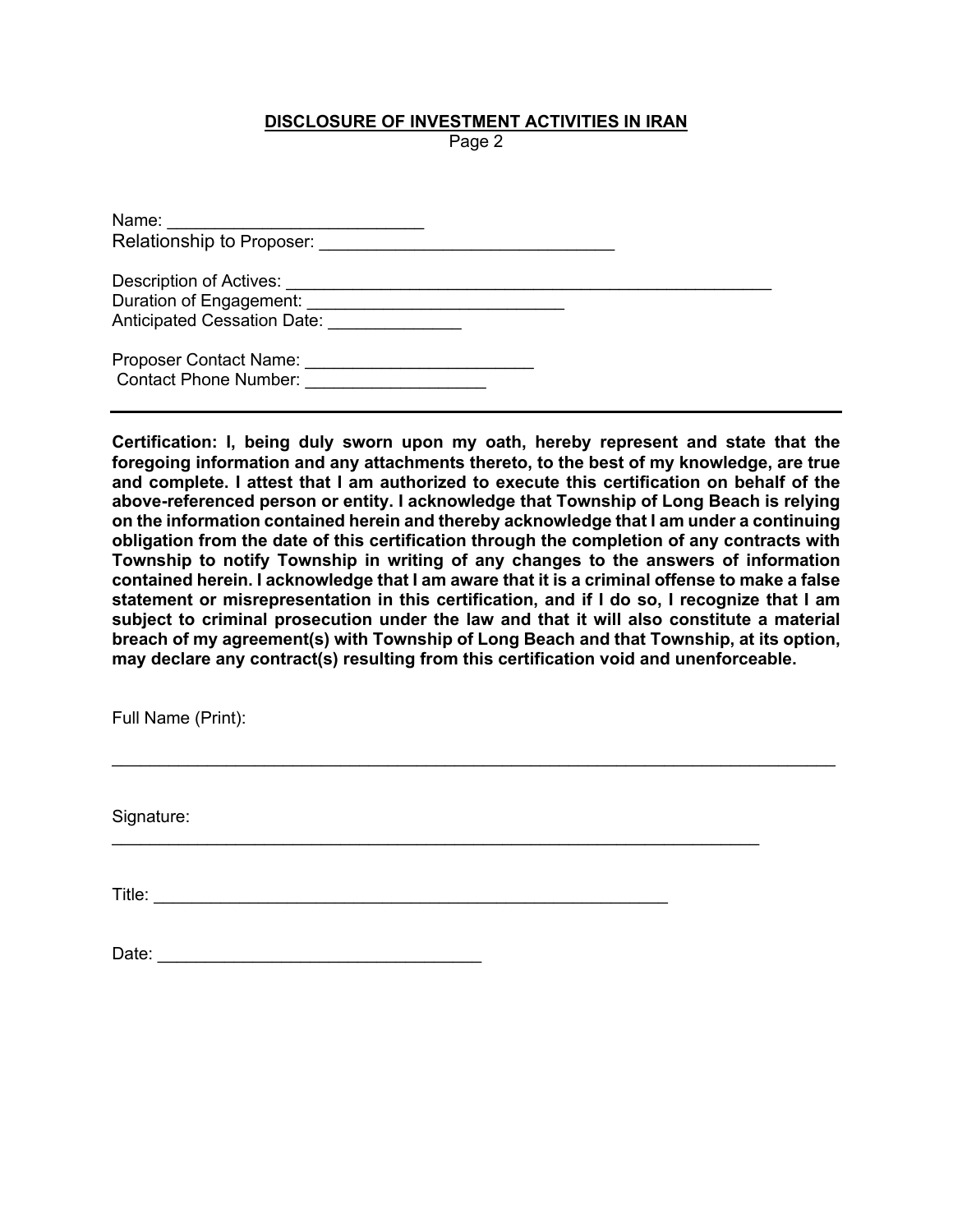

# State of New Jersey

PHILIP D. MURPHY **DEPARTMENT OF THE TREASURY COMPUTER** ELIZABETH MAHER MUOIO *Governor* DIVISION OF PURCHASE AND PROPERTY *State Treasurer*

 OFFICE OF THE DIRECTOR 33 WEST STATE STREET SHEILA Y. OLIVER P.O. BOX 039 MAURICE A. GRIFFIN *Lt. Governor* TRENTON, NEW JERSEY 08625-0039 *Acting Director*

*https://www.njstart.gov* 

Telephone (609) 292-4886 / Facsimile (609) 984-2575

**The following list represents entities determined, based on credible information available to the public, to be engaged in prohibited activities in Iran pursuant to P.L. 2012, c. 25 ("Chapter 25"):** 



2. Amona

- 3. Bank Markazi Iran (Central Bank of Iran)
- 4. Bank Mellat

5. Bank Melli Iran

6. Bank Saderat PLC

7. Bank Sepah

8. Bank Tejarat

9. China International United Petroleum & Chemicals Co., Ltd. (Unipec)

10. China National Offshore Oil Corporation (CNOOC)

11. China National Petroleum Corporation (CNPC)

12. China National United Oil Corporation (ChinaOil)

13. China Oilfield Services Limited

14. China Petroleum & Chemical Corporation (Sinopec)

15. China Precision Machinery Import-Export Corp. (CPMIEC)

16. Indian Oil Corporation

17. Kingdream PLC

18. Naftiran Intertrade Company (NICO)

19. National Iranian Tanker Company (NITC)

20. Oil and Natural Gas Corporation (ONGC)

21. Oil India Limited

22. Persia International Bank

23. Petroleos de Venezuela (PDVSA Petróleo, SA)

24. PetroChina Company, Ltd.

25. Sameh Afzar Tajak Co. (SATCO)

26. Shandong Fin Cnc Machine Company, Ltd.

27. Sinohydro Co., Ltd.

28. SK Energy Co. Ltd.

29. SKS Ventures

30. Som Petrol AS

31. Zhuhai Zhenrong Company

**List Date: January 10, 2022**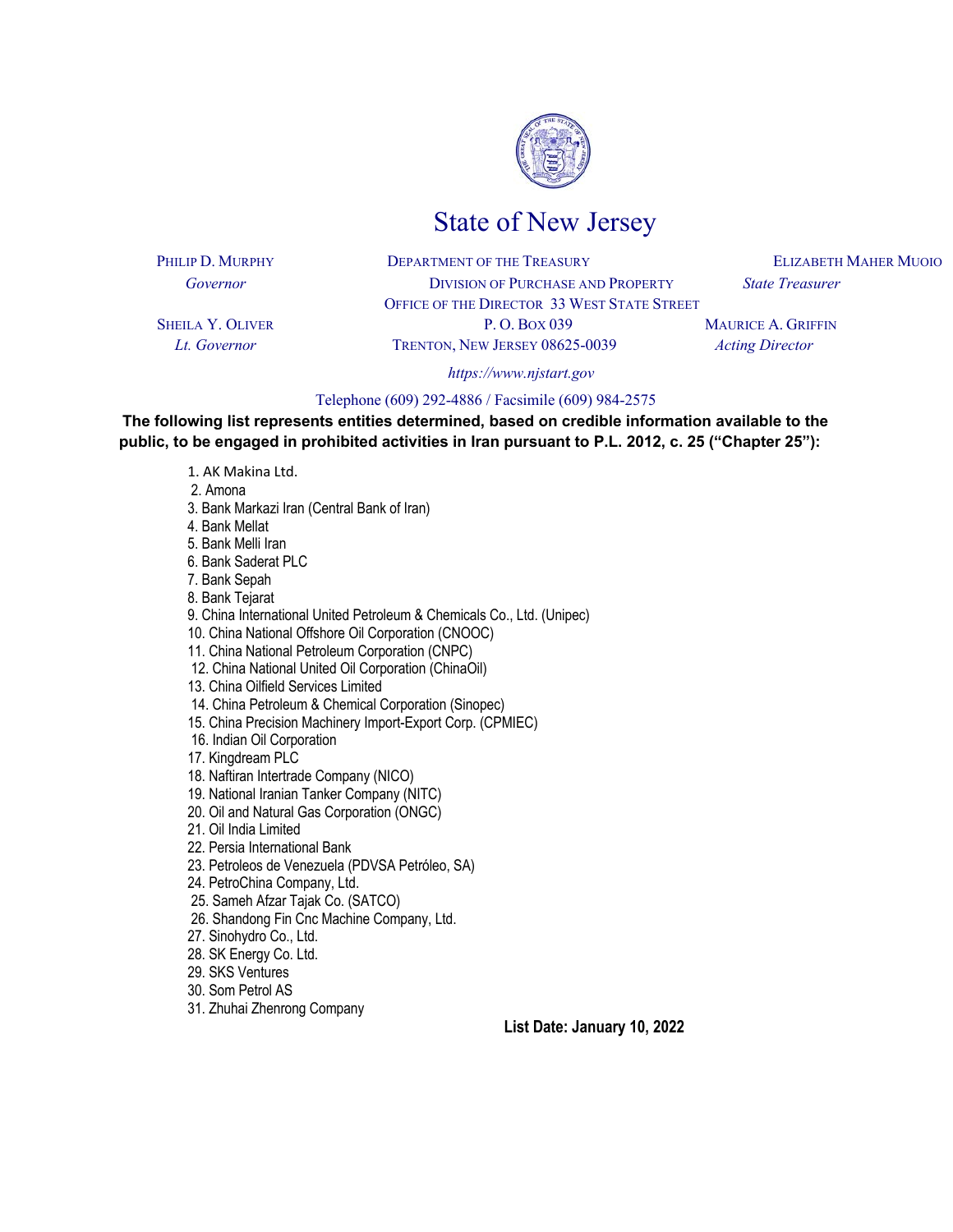#### **MANDATORY EQUAL EMPLOYMENT OPPORTUNITY LANGUAGE**

#### **N.J.S.A. 10:5-31 et seq. (P.L. 1975, c.127)**

#### **N.J.A.C. 17:27**

#### **GOODS, PROFESSIONAL .SERVICE AND GENERAL SERVICE CONTRACTS**

During the performance of this contract, the contractor agrees as follows:

The contractor or subcontractor, where applicable, will not discriminate against any employee or applicant for employment because of age, race, creed, color, national origin, ancestry, marital, domestic partner or civil union status, affectional or sexual orientation, gender identity or expression, disability, nationality, sex, pregnancy (including recovery from childbirth), atypical hereditary cellular or blood trait, genetic information, veteran status or liability for military service, or association with a person who is a member of a protected class as recognized by law. Except with respect to affectional or sexual orientation, gender identity or expression, atypical hereditary cellular or blood trait, genetic information or liability for military service, the contractor will take affirmative action to ensure that such applicants are recruited and employed, and that employees are treated during employment without regard to their age, race, creed, color, national origin, ancestry, marital, domestic partner or civil union status, affectional or sexual orientation, gender identity or expression, disability, nationality, sex pregnancy (including recovery from childbirth), atypical hereditary cellular or blood trait, genetic information, veteran status or liability for military service, or association with a person who is a member of a protected class as recognized by law. Such action shall include, but not be limited to the following: employment, upgrading, demotion or transfer, recruitment or recruitment advertising; layoff or termination; rates of pay or other forms of compensation; and selection for training, including apprenticeship. The contractor agrees to post in conspicuous places, available to employees and applicants for employment, notices to be provided by the Public Agency Compliance Officer setting for the provisions of this nondiscrimination clause.

The contractor or subcontractor, where applicable, will in all solicitations or advertisements for employees placed by or on behalf of the contractor, state that all qualified applicants will receive consideration for employment without regard to age, race, creed, color, national origin, ancestry, marital, domestic partner or civil union status, affectional or sexual orientation, gender identity or expression, disability, nationality, sex, pregnancy (including recovery from childbirth), atypical hereditary cellular or blood trait, genetic information, veteran status or liability for military service, or association with a person who is a member of a protected class as recognized by law.

The contractor or subcontractor, where applicable, will send to each labor union or representative or workers with which it has a collective bargaining agreement or other contract or understanding, a notice, to be provided by the agency contracting officer advising the labor union or workers' representative of the contractor's commitments under this Act and shall post copies of the notice in conspicuous places available to employees and applicants for employment.

The contractor or subcontractor, where applicable, agrees to comply with any regulations promulgated by the Treasurer pursuant to N.J.S.A. 10:5-31 et seq., as amended and supplemented from time to time and the Americans with Disabilities Act.

The contractor or subcontractor agrees to make good faith efforts to employ minority and women workers consistent with the applicable county employment goals established in accordance with N.J.A.C. I7:27-5.2 or a binding determination of the applicable county employment goals determined by the Division, pursuant to N.J.A.C. I7:27-5.2.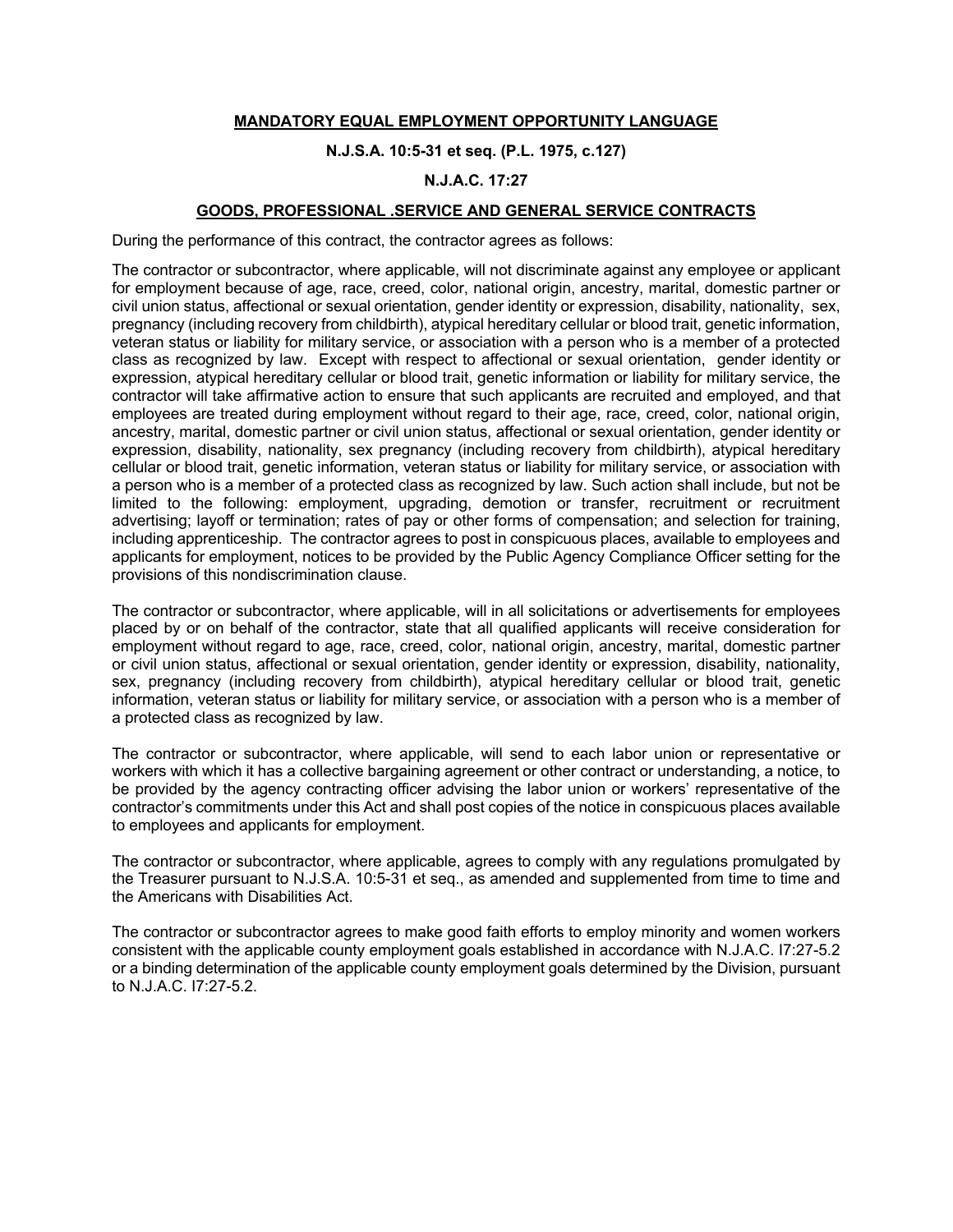The contractor or subcontractor agrees to inform in writing appropriate recruitment agencies including, but not limited to, employment agencies, placement bureaus, colleges, universities, labor unions, that it does not discriminate on the basis of to age, race, creed, color, national origin, ancestry, marital, domestic partner or civil union status, affectional or sexual orientation, gender identity or expression, disability, nationality, sex, pregnancy (including recovery from childbirth), atypical hereditary cellular or blood trait, genetic information, veteran status or liability for military service, or association with a person who is a member of a protected class as recognized by law, and that it will discontinue to use any recruitment agency which engages in direct or indirect discriminatory practices.

The contractor or subcontractor agrees as may be applicable to revise any of its testing procedures, if necessary, to assure that all personnel testing conforms with the principles of job related testing as established by the Statutes and Court decisions of the State of New Jersey and as established by applicable Federal law and applicable Federal Court decisions.

In conforming with applicable employment goals, the contractor or subcontractor agrees to review all procedures relating to transfer, upgrading, downgrading, and layoff to ensure that all such actions are taken without regard to to age, race, creed, color, national origin, ancestry, marital, domestic partner or civil union status, affectional or sexual orientation, gender identity or expression, disability, nationality, sex, pregnancy (including recovery from childbirth), atypical hereditary cellular or blood trait, genetic information, veteran status or liability for military service, or association with a person who is a member of a protected class as recognized by law, consistent with the statues and court decisions of the State of New Jersey, and applicable Federal law and applicable Federal court decisions.

The contractor shall submit to the public agency, after notification of award but prior to execution of goods and services contract, one of the following three documents:

> Letter of Federal Affirmative Action Plan Approval Certificate of Employee Information Report Employee Information Report Form AA302

The contractor and its subcontractors shall furnish such reports or other documents to the Div. of Contract Compliance & EEO/AA as may be requested by the office from time to time in order to carry out the purposes of these regulations, and public agencies shall furnish such information as may be requested by the Div. of Contract Compliance & EEO/AA for conducting a compliance investigation pursuant to Subchapter 10 of the Administrative Code at N.J.A.C. 17:27.

Company: \_\_\_\_\_\_\_\_\_\_\_\_\_\_\_\_\_\_\_\_\_\_\_\_\_\_\_\_\_\_\_\_\_\_\_\_\_\_\_\_\_\_\_\_\_\_ Date: \_\_\_\_\_\_\_\_\_\_\_\_\_\_\_\_\_\_\_\_\_

Signature: \_\_\_\_\_\_\_\_\_\_\_\_\_\_\_\_\_\_\_\_\_\_\_\_\_\_\_\_\_\_\_\_\_\_\_\_\_\_ Title:\_\_\_\_\_\_\_\_\_\_\_\_\_\_\_\_\_\_\_\_\_\_\_\_\_\_\_\_\_\_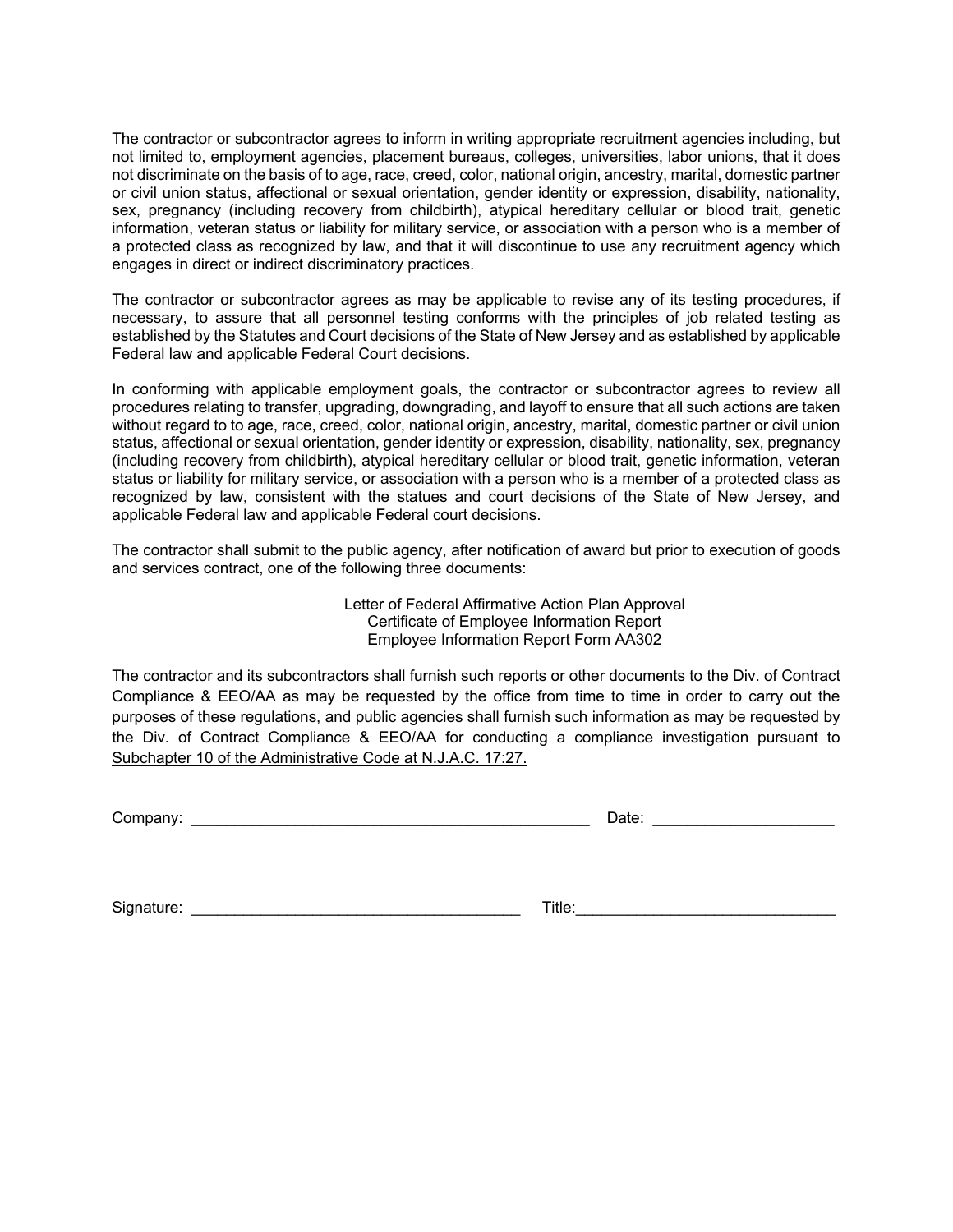## **NOTICE TO CONTRACTORS**

## **RE: AFFIRMATIVE ACTION REGULATIONS**

## **P.L. 1975, c. 127**

#### **PROCUREMENT AND SERVICE CONTRACTORS:**

Bidders are required to comply with the requirements of P.L. 1975, c. 127.

### **A. ALL CONTRACTORS**

- 1. Within seven (7) days after receipt of the notification of intent to Award the contract, or receipt of the contract, whichever is sooner, a procurement contractor should present one of the following to the Municipality:
	- An existing Federally approved or sanctioned Affirmative Action Program.
	- A Certificate of Employee Information Report Approval.
	- If the contractor cannot present either of the above-listed items, the contractor is required to submit a completed Employee's Information Report (Form AA302). This form will be made available to contractors by the Municipality.

### **The following questions must be answered by all prospective contractors:**

1. Do you have a Federally approved or sanctioned Affirmative Action Program?

Yes \_\_\_\_\_\_\_\_\_\_ No \_\_\_\_\_\_\_\_\_\_

If "yes", please submit a photostatic copy of such approval.

2. Do you have a State Certificate of Employee Information Report approval?

Yes \_\_\_\_\_\_\_\_\_\_ No \_\_\_\_\_\_\_\_\_\_

If "yes", please submit a photo static copy of such approval.

The undersigned contractor certifies that he/she is aware of the commitment to comply with the requirement of P.L. 1975, c. 127, and agrees to furnish the required documentation pursuant to the Law.

> Company: \_\_\_\_\_\_\_\_\_\_\_\_\_\_\_\_\_\_\_\_\_\_\_\_\_\_\_\_\_\_\_\_\_\_\_\_\_\_ Address: \_\_\_\_\_\_\_\_\_\_\_\_\_\_\_\_\_\_\_\_\_\_\_\_\_\_\_\_\_\_\_\_\_\_\_\_\_\_ Signature: \_\_\_\_\_\_\_\_\_\_\_\_\_\_\_\_\_\_\_\_\_\_\_\_\_\_\_\_\_\_\_\_\_\_\_\_\_\_

Title:  $\qquad \qquad \overline{\qquad \qquad }$ 

Phone: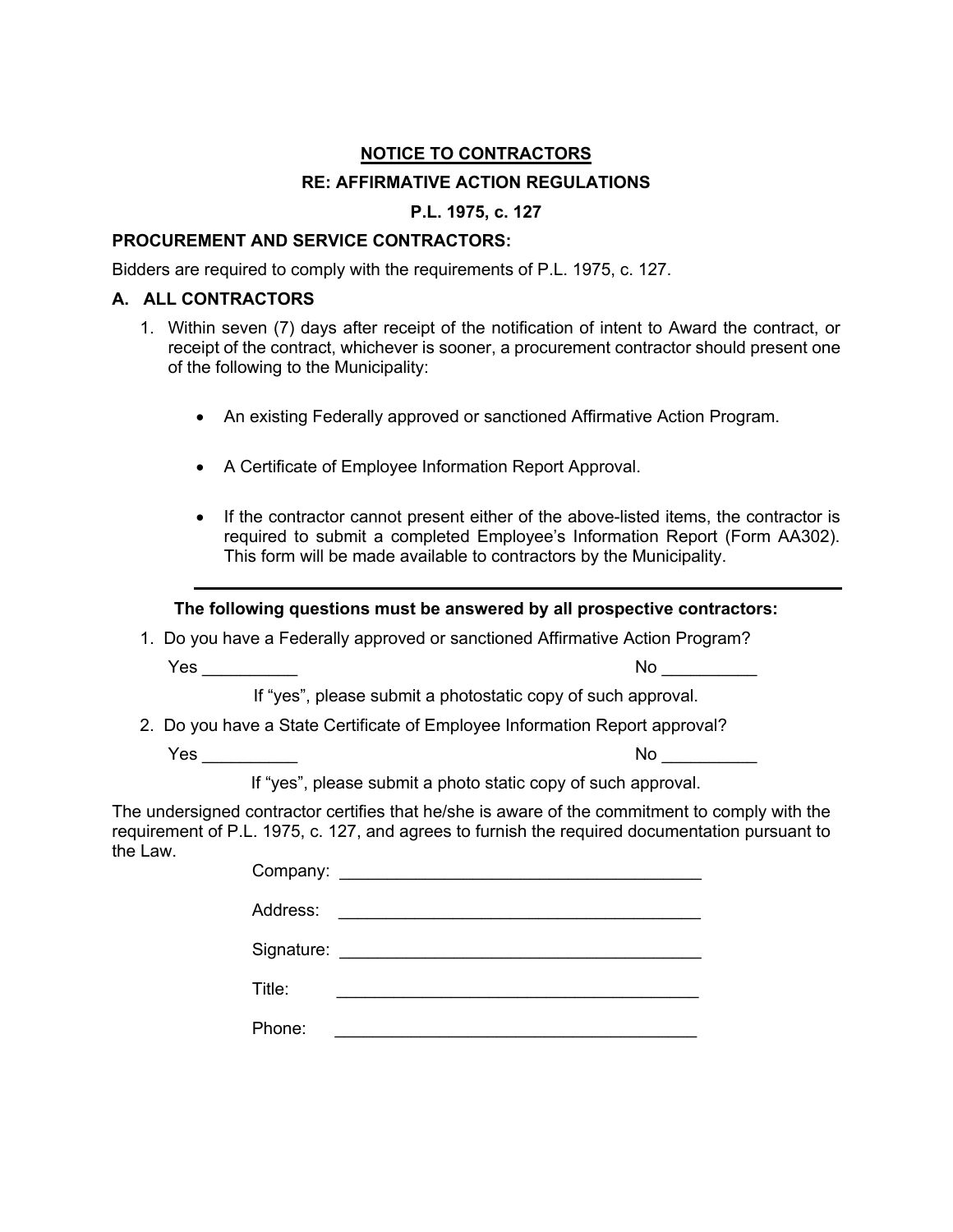#### **AMERICANS WITH DISABILITIES ACT OF 1990 Equal Opportunity for Individuals with Disability**

The contractor and the Township of Long Beach, (hereafter "owner"), do hereby agree that the provisions of Title 11 of the Americans With Disabilities Act of 1990 (the "Act") *(42 U.S.C. 5121 01* et seq.), which prohibits discrimination on the basis of disability by public entities in all services, programs, and activities provided or made available by public entities, and the rules and regulations promulgated pursuant there unto, are made a part of this contract. In providing any aid, benefit, or service on behalf of the owner pursuant to this contract, the contractor agrees that the performance shall be in strict compliance with the Act. In the event that the contractor, its agents, servants, employees, or subcontractors violate or are alleged to have violated the Act during the performance of this contract, the contractor shall defend the owner in any action or administrative proceeding commenced pursuant to this Act. The contractor shall indemnify, protect, and save harmless the owner, its agents, servants, and employees from and against any and all suits, claims, losses, demands, or damages, of whatever kind or nature arising out of or claimed to arise out of the alleged violation. The contractor shall, at its own expense, appear, defend, and pay any and all charges for legal services and any and all costs and other expenses arising from such action or administrative proceeding or incurred in connection therewith. In any and all complaints brought pursuant to the owner's grievance procedure, the contractor agrees to abide by any decision of the owner which is rendered pursuant to said grievance procedure. If any action or administrative proceeding results in an award of damages against the owner, or if the owner incurs any expense to cure a violation of the ADA which has been brought pursuant to its grievance procedure, the contractor shall satisfy and discharge the same at its own expense.

The owner shall, as soon as practicable after a claim has been made against it, give written notice thereof to the contractor along with full and complete particulars of the claim, If any action or administrative proceeding is brought against the owner or any of its agents, servants, and employees, the *owner shall* expeditiously forward or have forwarded to the contractor every demand, complaint, notice, summons, pleading, or other process received by the owner or its representatives.

It is expressly agreed and understood that any approval by the owner of the services provided by the contractor pursuant to this contract will not relieve the contractor of the obligation to comply with the Act and to defend, indemnify, protect, and save harmless the owner pursuant to this paragraph.

It is further agreed and understood that the owner assumes no obligation to indemnify or save harmless the contractor, its agents, servants, employees and subcontractors for any claim which may arise out of their performance of this Agreement. Furthermore, the contractor expressly understands and agrees that the provisions of this indemnification clause shall in no way limit the contractor's obligations assumed in this Agreement, nor shall they be construed to relieve the contractor from any liability, nor preclude the owner from taking any other actions available to it under any other provisions of the Agreement or otherwise at law.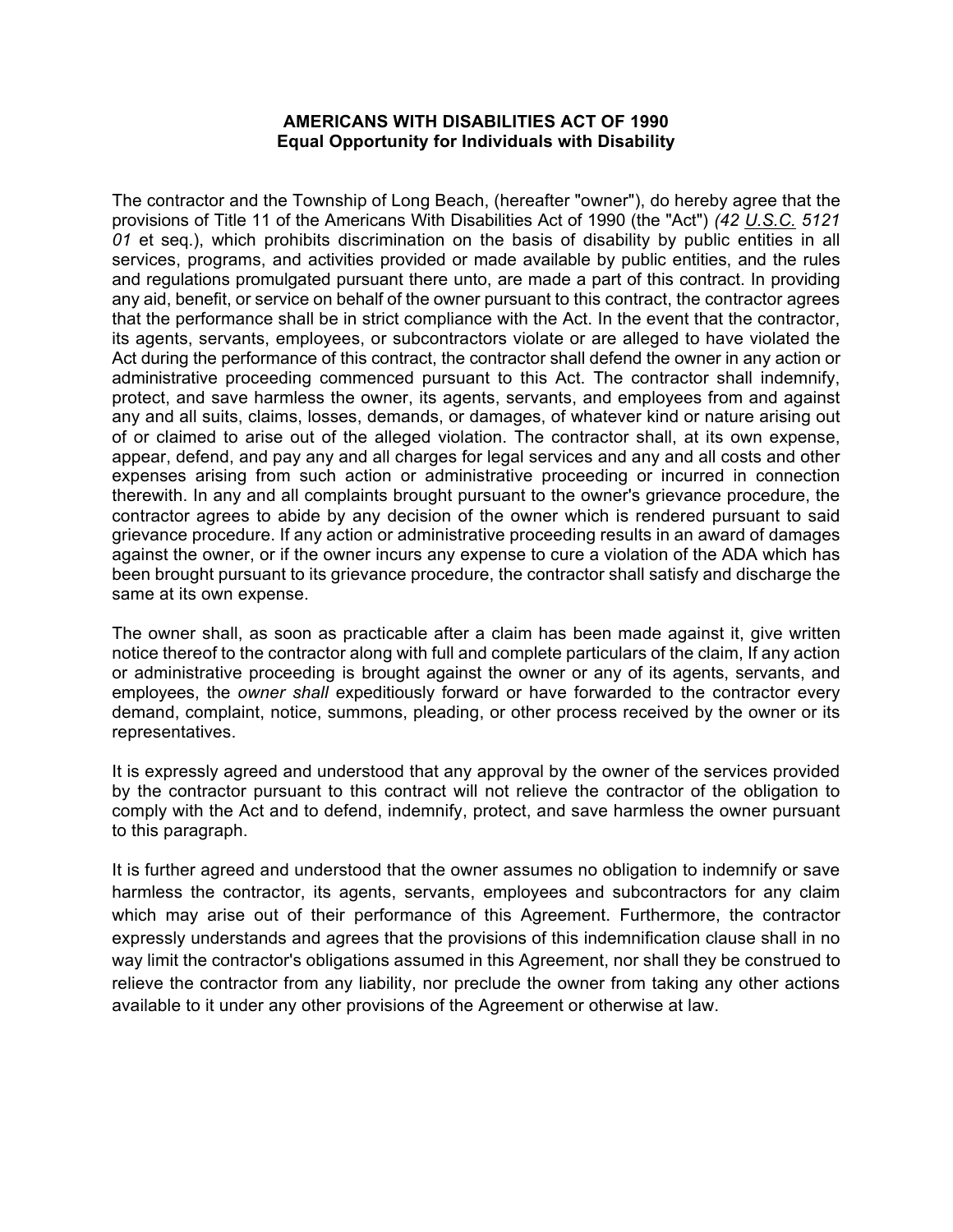## **CERTIFICATE BUSINESS REGISTRATION**

**(P.L. 2004, c.57) (N.J.S.A. 52:32-44)**

All business organizations that do business (i.e. compete for or enter into a contract) with a State, County or Local Contracting Agency are required to be registered with the State and provide proof of their registration to the contracting agency. Proof of valid business registration shall be in the form of a Business Registration Certificate issued by the Department of the Treasury, Division of Revenue. Information on how a business can obtain a certificate is located on the Internet at www.nj.gov/njbgs or by telephone at 609-292-1730. The purpose of the registration is to ensure that all businesses and their subsidiaries receiving government contracts pay appropriate sales, use, and other taxes. A contractor and its subcontractor(s) must collect and remit to the Division of Taxation the use tax pursuant to the Sales & Use Tax Act on all sales of tangible personal property delivered into this State. Notice of these requirements must be provided in bid specifications, requests for proposals and any other documents notifying potential contractors or procurement opportunities.

Business registration is required for any contract in excess of \$6,000 (15% of \$40,000) for municipalities with Qualified Purchasing Agents.

A contracting agency shall not enter into a contract with a business organization unless it has received proof of the business registration at the time of the bid or the proposal submission, in response to a request for bids or proposals. For all other transactions, the proof of business registration must be received prior to the issuance of a purchase order or other contracting document.

All public contractors submitting bids for public work must submit a copy of their proof of business registration with their bids. Bidders must also obtain and submit proof of registration from those subcontractors at all levels (tiers) if the specifications require the subcontractor to be listed or named in the bidder's submission. Proof of valid business registration must be provided by the bidders and their named subcontractors at all levels (tiers) at the time the bid or proposal is officially received and opened by the contracting agency if required by the specifications. Failure to submit proof of registration is considered a mandatory rejection of bids and is non-waivable by the contracting agency.

The contractor shall provide written notice to its subcontractor and suppliers of the responsibility to submit proof of business registration to the contractor. The requirement of proof extends down through all levels (tiers) of the project. After the award of a project, the contractor has the obligation to obtain proof of registration from each subcontractor or a supplier on the project (in addition to those listed or named in the bid submission) and file proof of their business registration with the contracting agency prior to receiving final payment.

If there are no subcontractors on a project, the contractor must certify to that effect.

-----Attach Certificate-----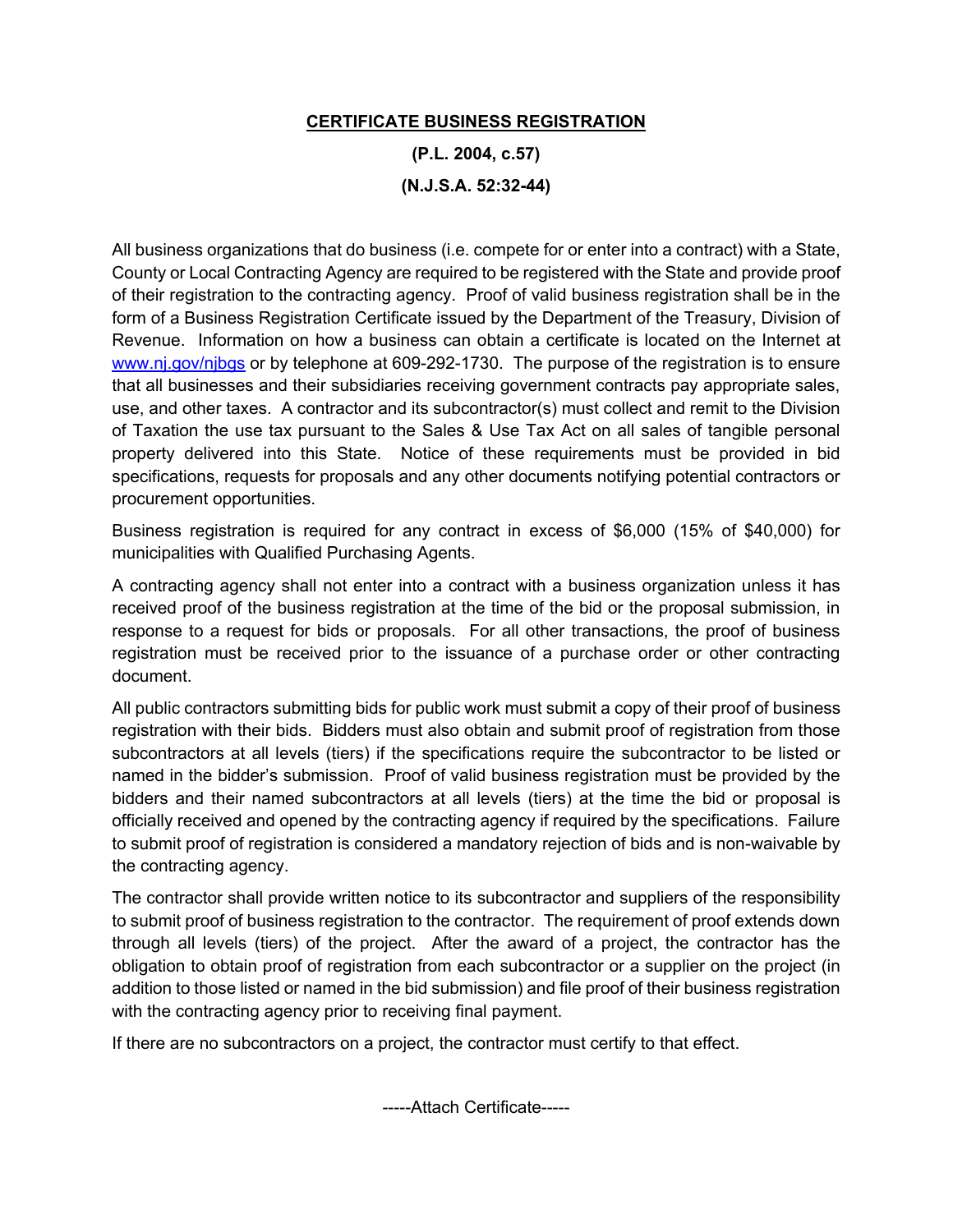## **CERTIFICATION: Authorized Business Agent**

# **AUTHORITY TO SUBMIT BID ON BEHALF OF THE BUSINESS ORGANIZATION**

| of the Corporation, Limited Liability Corporation, Partnership, or Sole Proprietorship and named  |
|---------------------------------------------------------------------------------------------------|
| as Principal in the within bid; and I certify that _____________________________                  |
| Name                                                                                              |
| signed the bid on behalf of the Principal was then the Title                                      |
|                                                                                                   |
| of said corporation, that I know his or her signature, and his/ her signature thereto is genuine; |
| and that said bid was duly signed, sealed, and attested to for and on behalf of said Business     |
| Organization by authority of the Owner(s) / Managing Member(s).                                   |
|                                                                                                   |
|                                                                                                   |
|                                                                                                   |
|                                                                                                   |
|                                                                                                   |
|                                                                                                   |
|                                                                                                   |
|                                                                                                   |
|                                                                                                   |
|                                                                                                   |
|                                                                                                   |
|                                                                                                   |
|                                                                                                   |
|                                                                                                   |
|                                                                                                   |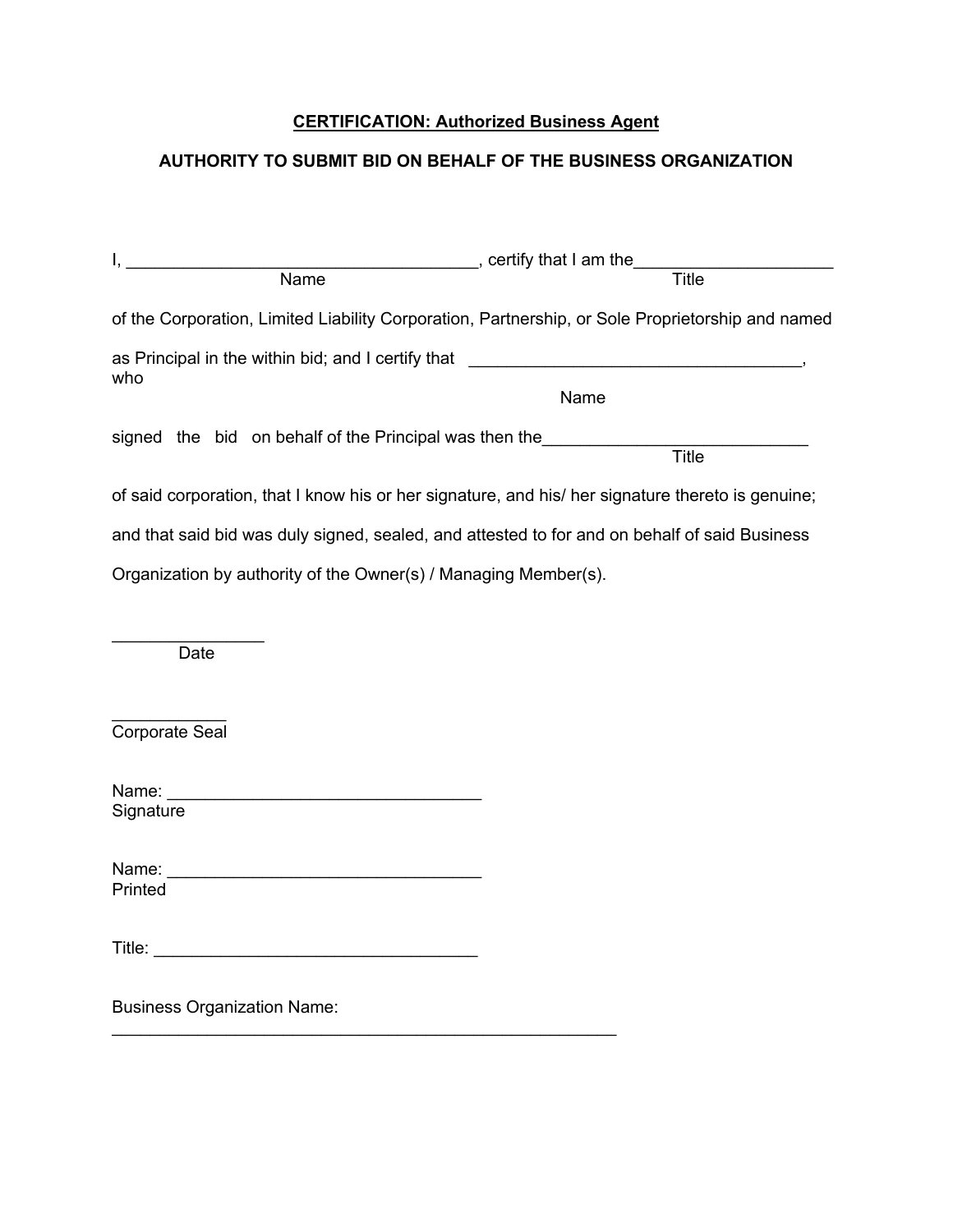## **INDEMNIFICATION AGREEMENT**

**THIS AGREEMENT** ("Agreement"), by and between Township of Long Beach ("Township"), whose address is 6805 Long Beach Boulevard, Brant Beach, New Jersey 08008, and \_\_\_\_\_\_\_\_\_\_\_\_\_\_\_\_\_\_\_\_\_\_\_\_\_\_\_\_\_\_\_\_\_\_\_\_\_\_\_\_\_\_\_\_\_\_\_\_\_ ("Bidder"), whose address is \_\_\_\_\_\_\_\_\_\_\_\_\_\_\_\_\_\_\_\_\_\_\_\_\_\_\_\_\_\_\_\_\_\_\_\_\_\_\_\_\_\_\_\_\_\_\_\_\_\_\_, shall be binding and legally

effective upon the execution of the Bidder.

## **WITNESSETH:**

- 1. Bidder expressly, knowingly, and, to the fullest extent permitted by law, agrees to and shall release, indemnify, defend, and hold harmless Township, its elected and appointed officials, officers, employees, agents, volunteers, and others working on behalf of the Township, from and against any loss, damages, claims, causes of action, liabilities, obligations, penalties, demands, and any and all other costs and expenses, including attorneys' fees and costs, threatened against, suffered, and/or incurred by Township, its elected and appointed officials, officers, employees, agents, volunteers, and others working on behalf of the Township arising out of and/or in any manner relating to the permitted, contracted, and/or licensed activity engaged in by Bidder in and/or relating to the Township, and the acts and/or omissions of the Bidder, its officers, owners, agents, employees, independent contractors, guests, volunteers, others working on behalf of Bidder, and/or customers relating thereto. Bidder shall be responsible and liable for the payment of any and all of the foregoing attorney's fees and costs to attorneys of Township's selection for any investigation and review, pre-litigation, litigation, post-judgment litigation, bankruptcy proceedings, and any and all appeals arising out of and/or relating to this Agreement.
- 2. The existence of any available and/or applicable insurance shall not waive or release Bidder from the Bidder's obligations set forth in this Agreement.

| Dated:           |    |               |  |
|------------------|----|---------------|--|
|                  |    | <b>BIDDER</b> |  |
| <b>STATE OF</b>  | SS |               |  |
| <b>COUNTY OF</b> |    |               |  |

On \_\_\_\_\_\_, 20\_\_ before me, \_\_\_\_\_\_\_\_\_\_\_\_\_\_\_\_\_\_\_\_\_\_\_, Notary Public in and for said county, personally appeared (signer) who has satisfactorily identified him/her as the signer on behalf of the Bidder to the above-referenced document.

Notary's Name

Seal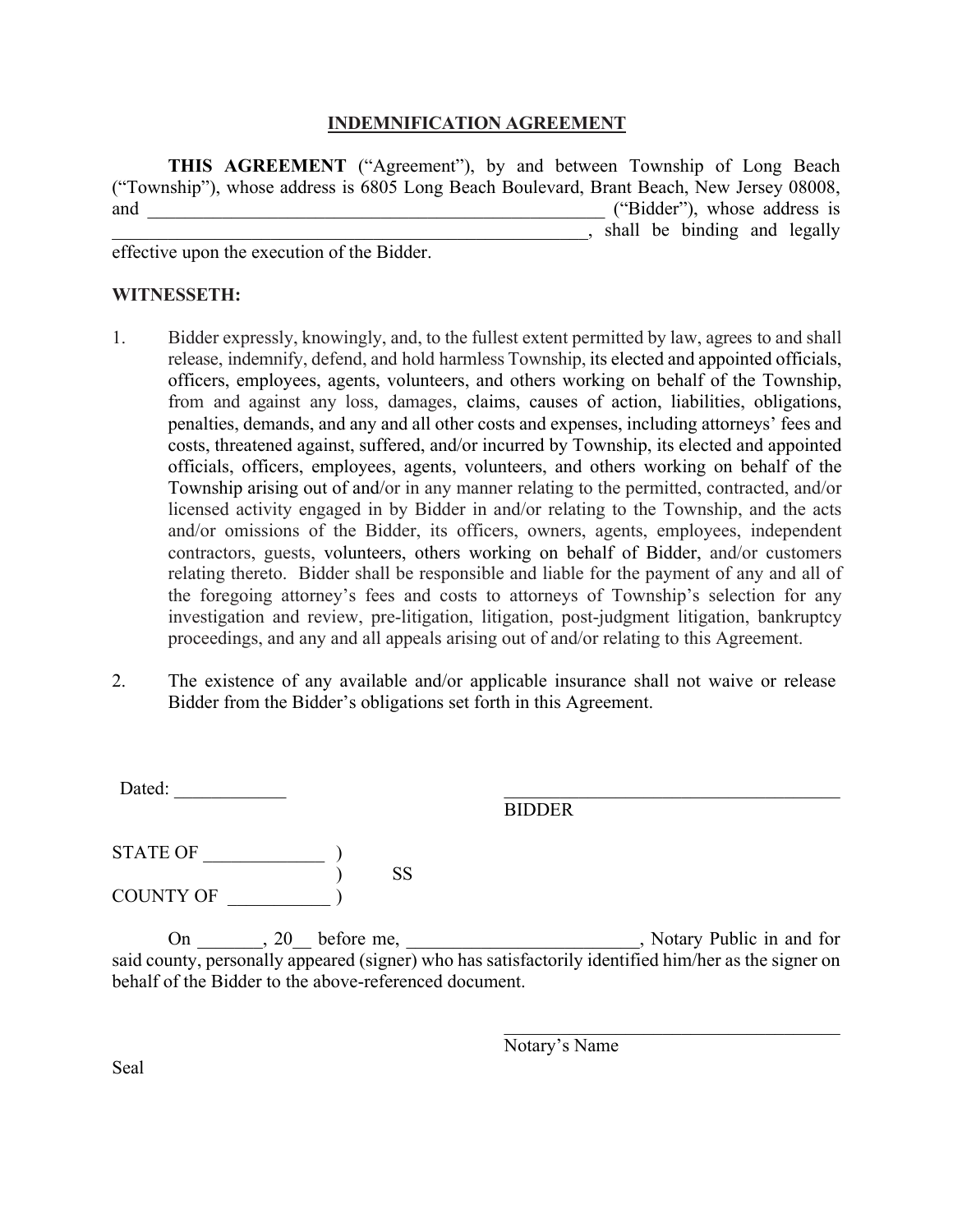# **Township of Long Beach 6805 Long Beach Blvd. Brant Beach, New Jersey 08008**

# **2022 BEACH PATROL (LIFEGUARD) DEPARTMENT UNIFORMS**

### **(Please note: all listed items are "Name Brand or Equivalent")**

**Jackets:** assorted sizes, color – (navy), fabric –high quality, wind and waterproof New Englander Polyurethane bonded to a knit backing to provide additional fabric strength, features heat-sealed seams, hood with drawstrings, and snap placket at neck for added wind/rain protection, side snap closure under arms, comes with matching pouch (included), price is to include - (2 color imprint over left chest area, 2 color imprint on full back, Plastisol low bleed ink required, PMS color match required).

LG-1-22: Charles River #9709 (Pacific Poncho)

| Unit Price:  |          |                                             |         |         |                                                                                                                                                                                                                                                                                                                                                                                                                                         |
|--------------|----------|---------------------------------------------|---------|---------|-----------------------------------------------------------------------------------------------------------------------------------------------------------------------------------------------------------------------------------------------------------------------------------------------------------------------------------------------------------------------------------------------------------------------------------------|
|              | $0 - 36$ | Over 36                                     | Over 72 | Over 96 | Over 144                                                                                                                                                                                                                                                                                                                                                                                                                                |
| *Equivalent: |          |                                             |         |         |                                                                                                                                                                                                                                                                                                                                                                                                                                         |
|              |          | color match required).                      |         |         | <b>Sweats(bottoms)</b> :assorted sizes, colors – (navy), fabric – wind and water-resistant River Tec<br>Nylon, 100% cotton jersey-lined to knee, nylon-lined from knee to ankle,<br>elasticized waist with shockcord drawstring, side-seam pockets and back<br>zippered pocket, open hem with 12" zippers for easy on/off, price is to include -<br>(2 color imprint at bottom front of left leg, Plastisol low bleed ink required, PMS |
|              |          | LG-2-22-A: Charles River #9936 (Pacer Pant) |         |         |                                                                                                                                                                                                                                                                                                                                                                                                                                         |
| Unit Price:  |          |                                             |         |         |                                                                                                                                                                                                                                                                                                                                                                                                                                         |
|              | $0 - 36$ | Over 36                                     | Over 72 | Over 96 | Over 144                                                                                                                                                                                                                                                                                                                                                                                                                                |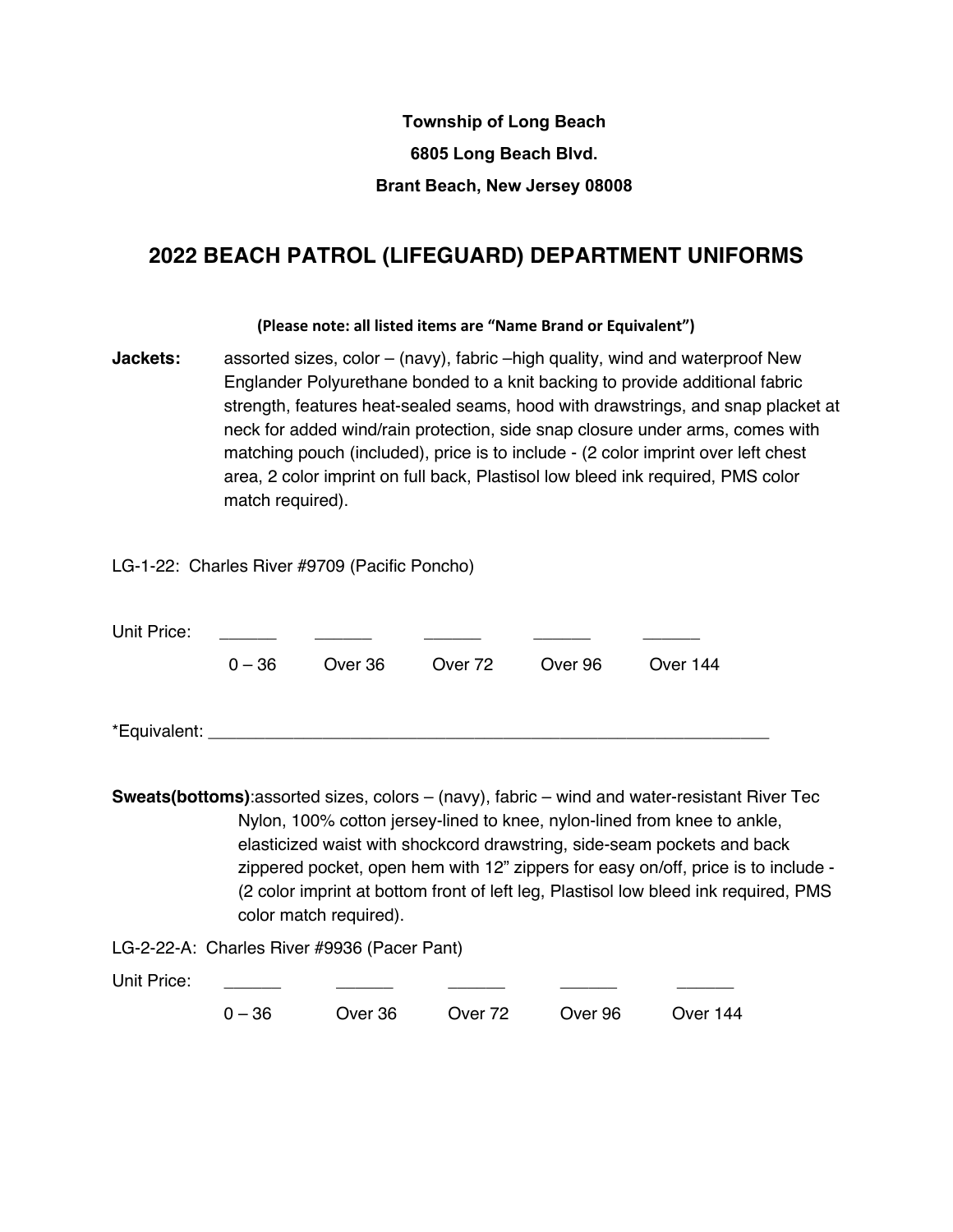Also - submit bid price for bottom front of left leg area to be done by embroidery (2 color Beach Patrol logo, PMS color match required).

LG-2-22-B: Charles River #9936 (Pacer Pant)

| Unit Price: |          |         |         |         |          |
|-------------|----------|---------|---------|---------|----------|
|             | $0 - 36$ | Over 36 | Over 72 | Over 96 | Over 144 |

**Tank Tops:** assorted sizes, color – (assorted), 100% heavy weight cotton yarn, pre-shrunk, full cut, deep armhole and wide body, double stitch trim, price is to include - (2 color full front imprint, 2 color full back imprint, Plastisol low bleed ink required, PMS color match required).

LG-3: Fruit of the Loom #2930, Men's Anvil #215 or Gildan 2200

| Unit Price:     |          |         |                 |          |  |
|-----------------|----------|---------|-----------------|----------|--|
|                 | $0 - 36$ | Over 36 | Over 72 Over 96 | Over 144 |  |
|                 |          |         |                 |          |  |
| *Equivalent: __ |          |         |                 |          |  |

**Caps:** one size, navy, 100 % bio-washed chino twill cotton, 3.5" crown and 2" brim, sewn eyelets, price is to include – ( 2 color logo embroidered on cap front, 1 color embroidery on cap back).

LG-4: Sportsman 2050 Bucket Cap

| Unit Price: |  |                                         |  |  |  |
|-------------|--|-----------------------------------------|--|--|--|
|             |  | $0-36$ Over 36 Over 72 Over 96 Over 144 |  |  |  |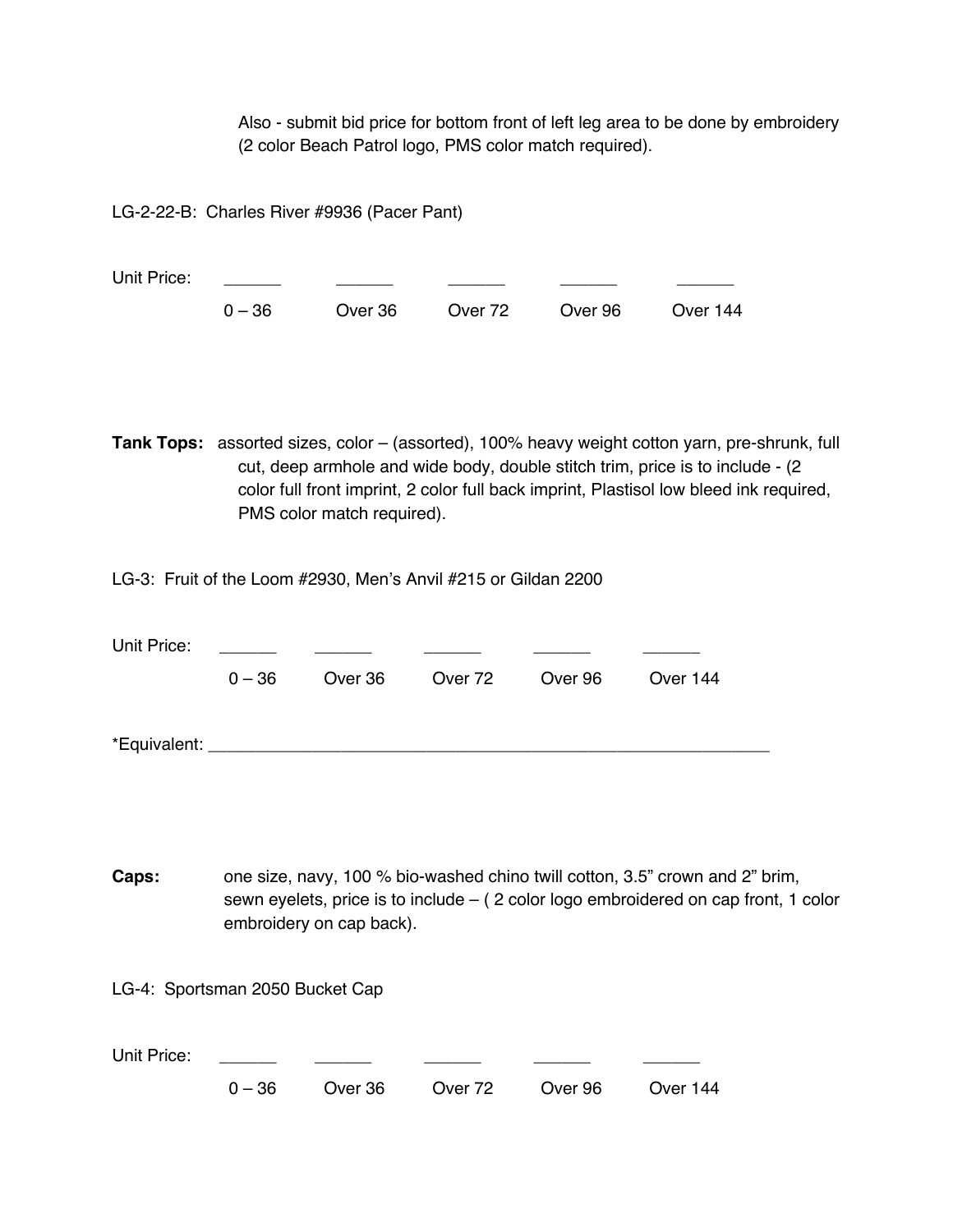\*Equivalent:

**Caps:** one size, navy, 65/35 polyester/cotton, matching undervisor, mesh back, structured, mid-profile, six panel, Permacurv visor, snapback closure, price is to include – ( 2 color logo embroidered on cap front, 1 color embroidery on cap back).

LG-5: YP Classics – Six-Panel Retro Trucker Cap - 6606

| Unit Price:      |          |         |         |         |          |  |
|------------------|----------|---------|---------|---------|----------|--|
|                  | $0 - 36$ | Over 36 | Over 72 | Over 96 | Over 144 |  |
|                  |          |         |         |         |          |  |
| *Equivalent: ___ |          |         |         |         |          |  |

# **2022 BEACH PATROL (LIFEGUARD-IN-TRAINING) DEPARTMENT UNIFORMS**

#### **(Please note: all listed items are "Name Brand or Equivalent")**

**LIT**

**Sweats (tops):** assorted sizes, colors - (assorted), hooded - fabric – 50% cotton/50% polyester classic weight, 9 oz. sq. yd., moisture management finish, fully coverseamed, two ply hood, spandex reinforced rib knit cuffs and waistband, muff pocket, price is to include - 2 color full front imprint ("LIFEGUARD-IN-TRAINING" centered across chest), 2 color full back Beach Patrol logo imprint. (Plastisol low bleed ink required, PMS color match required).

LIT-1-22: Russell Athletic #695HB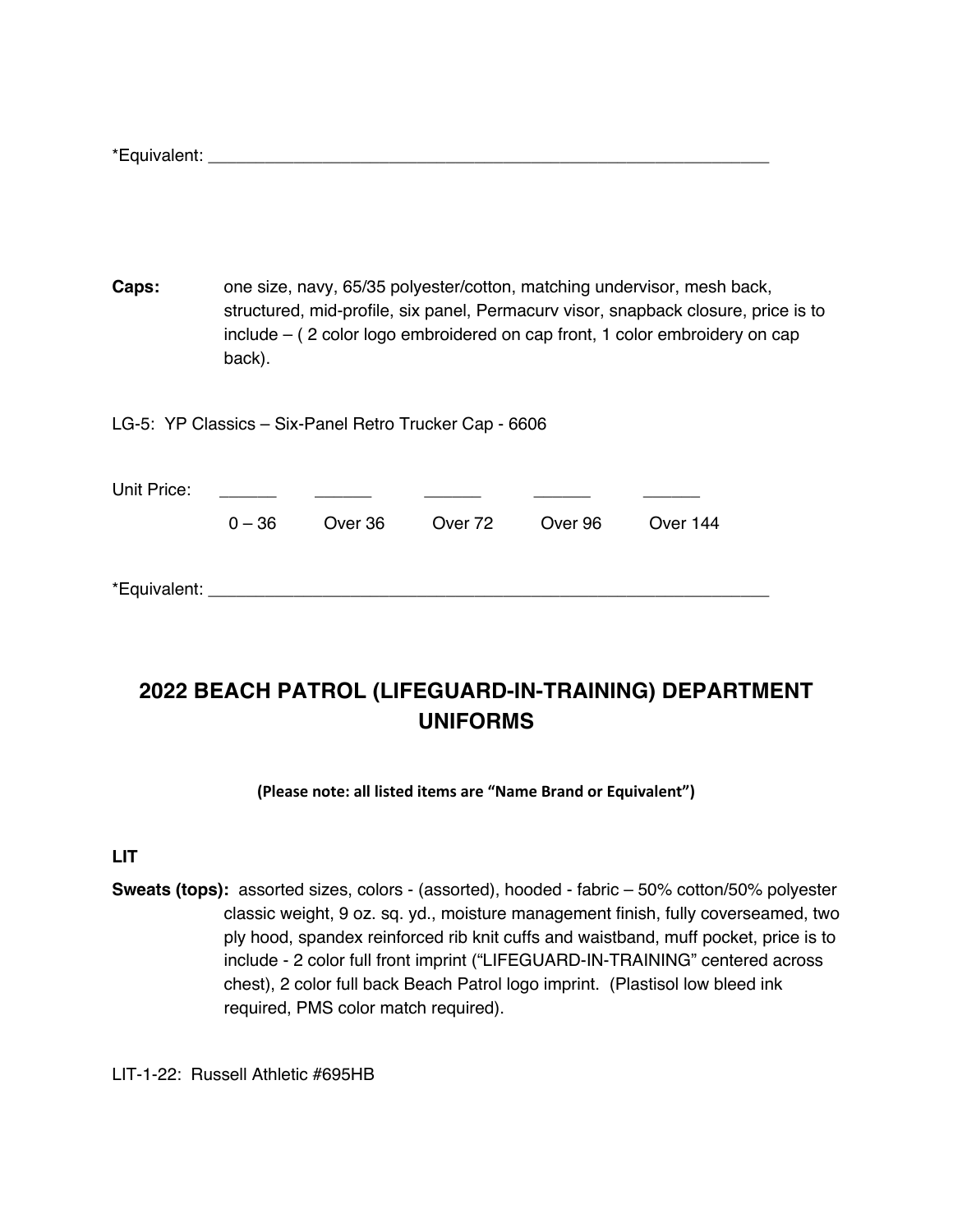| Unit Price: | <u>and the second property</u> |         |         |         |          |
|-------------|--------------------------------|---------|---------|---------|----------|
|             | $0 - 36$                       | Over 36 | Over 72 | Over 96 | Over 144 |
|             |                                |         |         |         |          |

**Tee-Shirt (short sleeve):** assorted sizes, color - (yellow), 100% pre-shrunk ring spun cotton, double-needle coverseamed neck, taped shoulder-to-shoulder, tagless, price is to include - (2 color left chest Beach Patrol logo, 2 color full back imprint, Plastisol low bleed ink required).

LIT-2-22: Hanes Beefy-T #5180

| Unit Price:                   |          |         |         |         |          |  |
|-------------------------------|----------|---------|---------|---------|----------|--|
|                               | $0 - 36$ | Over 36 | Over 72 | Over 96 | Over 144 |  |
|                               |          |         |         |         |          |  |
| *Equivalent: ________________ |          |         |         |         |          |  |

## **Prices quoted must include all artwork and screen charges.**

Sketches, photo-ready, and or rough artwork will be provided.

**Prices quoted must include delivery** to the Long Beach Township Beach Patrol office located at 7910 Long Beach Blvd., Rear Building, Beach Haven Crest, NJ 08008.

**Embroidery Tape used is Tajima,** 2 color embroidery is 6500 stitch count, 3 color embroidery is 9200 stitch count, 4 color embroidery is 7000 stitch count (Except Where Noted).

**\*Submit bid as unit price with all costs included for each numbered item.**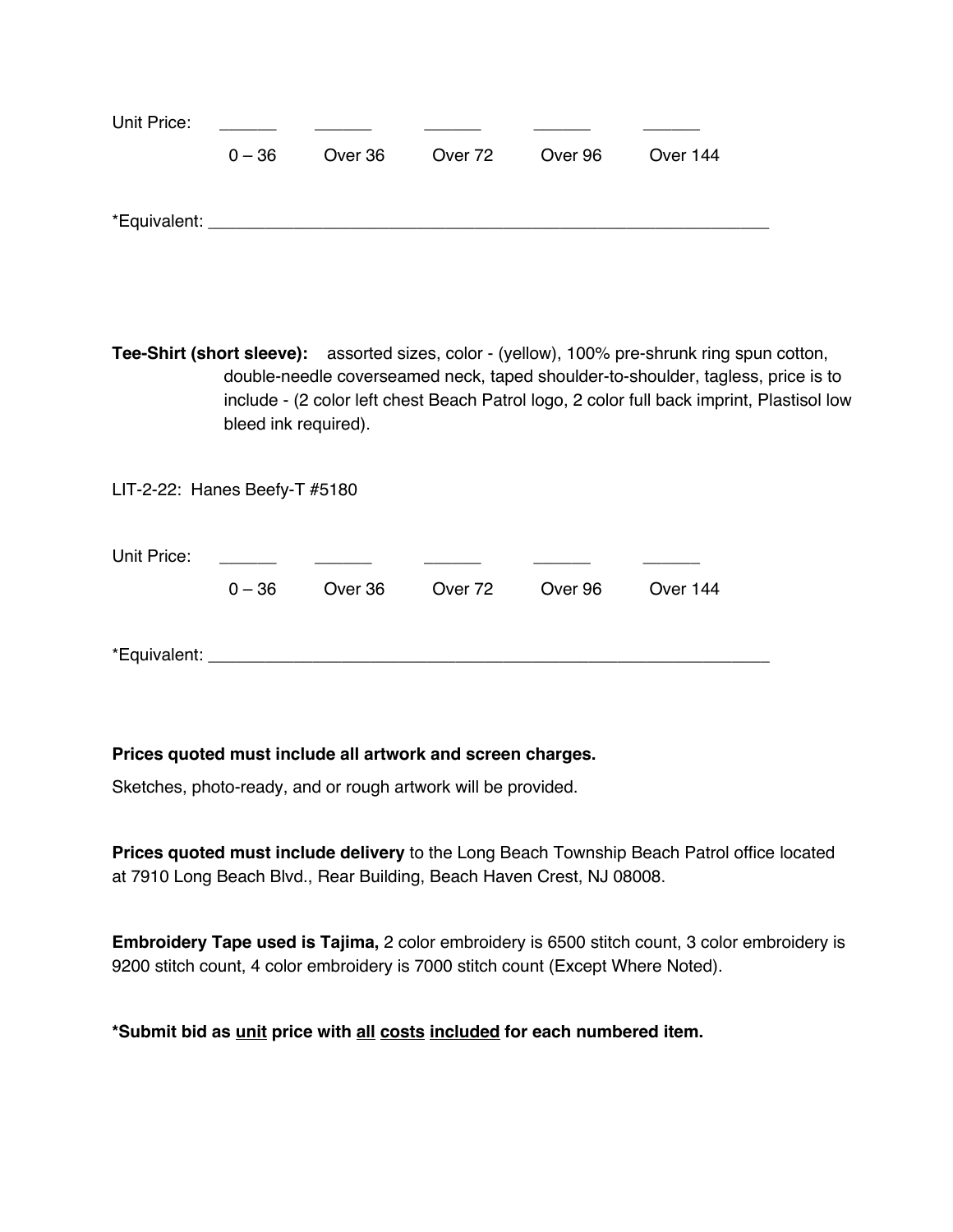**You must use this form when submitting bid** (put price on appropriate line next to the item number you are bidding on). **Make copies of bid form if necessary.**

## **If bidding with an equivalent item please send in sample with bid.**

A finished sample (including imprinting, embroidering, placement and attachment of patches and/or tackle-twill) of each specified item or items on the uniform bid list must be received by the Long Beach Township Beach Patrol and each item must be approved in writing by same before the full order of the specified item can be started and finished. If the sample is not approved or the order is completed without the receipt of a finished sample and/or written approval by the Long Beach Township Beach Patrol, then the Township of Long Beach has the right to refuse the specified items if they are not done to the written specifications of the bid package.

Delivery shall be made according to the following schedule: Delivery date of specified bid item or items or appropriate finished sample that meets all bid specifications shall be no later than May 1<sup>st</sup> of the bid term year. The delivery date above is based on the assumption that the Township of Long Beach will award bids on or before April 4, 2022. The delivery date will be extended by the number of calendar days after the above date that the contract is in fact awarded. The vendor shall compute the time available for performance beginning with the actual date of award, rather than the date the written notice is received from the Township of Long Beach through the ordinary mail. The failure of the vendor or contractor to deliver any item or items of supply to above destination within the time specified in the bid specifications shall result in a downward adjustment of the bid price for that item or items or the bid for that item to be awarded to the next lowest contractor or supplier of the contractors or suppliers whom had offered bids at the original date of the sealed bid openings for that specified item or items; the foregoing election of remedy shall be at the sole and absolute discretion of the Township of Long Beach.

The Township of Long Beach is exempt from any state sales tax and also from federal excise tax.

The Township of Long Beach reserves the right to make multiple awards for this contract. Award(s) will be made pursuant to the bid specifications. If multiple awards are made, the Township shall order each item from the bidder who set forth the lowest per item amount. In the event that the lowest bidder for an item is unable to fulfill the order for any or no reason, the Township shall proceed to order the item from then next-lowest bidder awarded the contract until the item can be fulfilled pursuant to the requirements of the contract. It is not required that bidders bid on every item.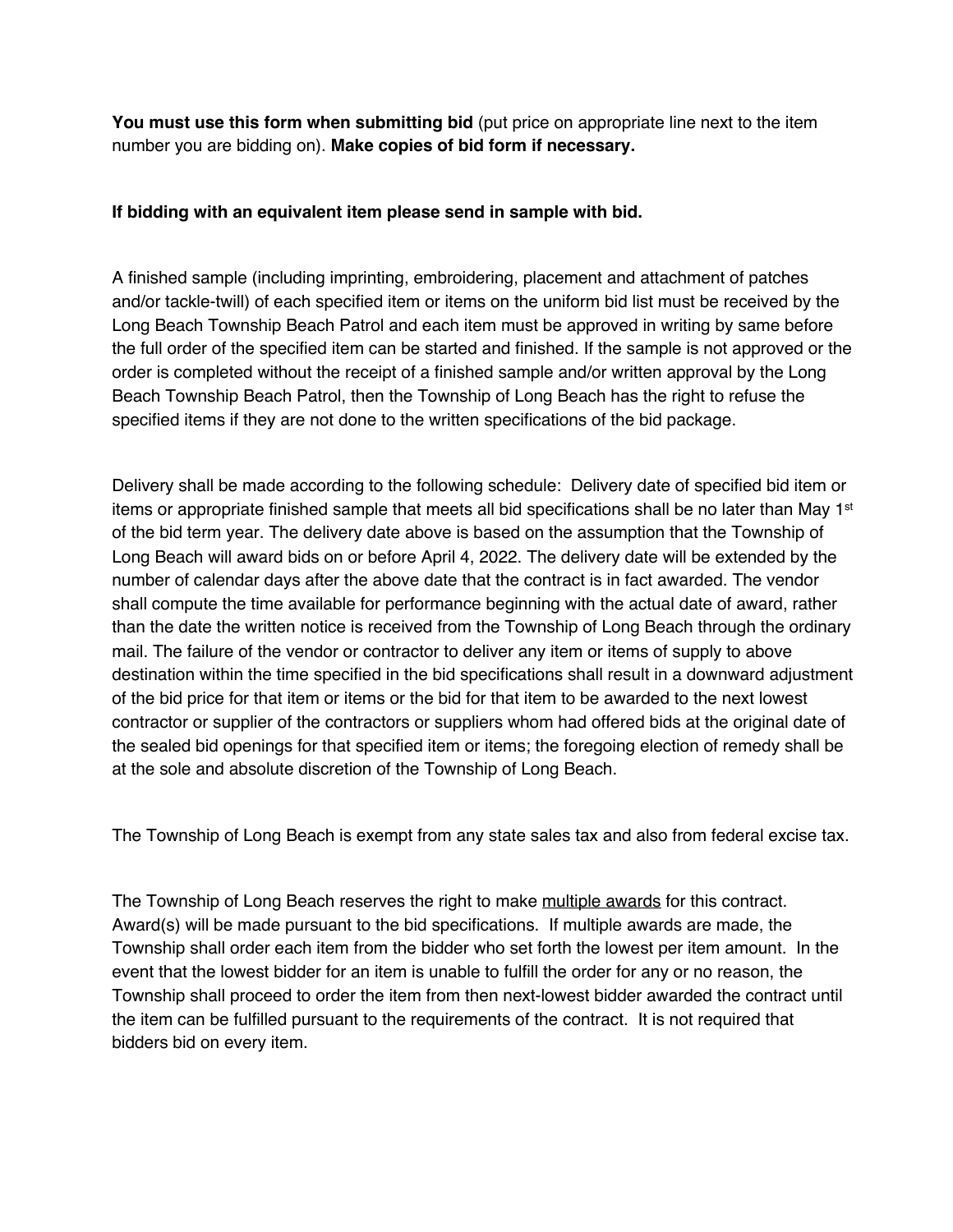**PROCEDURE:** Bids shall be enclosed in a sealed envelope, bearing the name of the bidder and the name of the item which the bid covers and shall be addressed to the QPA of the Township of Long Beach. Bidders shall submit, along with their bid, an affidavit of non-collusion. No responsibility shall be assumed by the Township for any bids mailed to the QPA which are received subsequent to the date and time set in the Notice to Bidders.

**BID TERM:** The contract period to be covered by this bid shall be January 1, 2022 to December 31, 2023. The Township of Long Beach shall have the option to extend the contract for a period of one year as agreed to in writing by both parties at the end of the initial contract period.

Should both parties agree in writing to extend the contract for a period of one-year effective January 1, 2024 through December 31, 2024, an increase in the above-stated unit price shall be negotiated by both parties in an amount not to exceed the prevailing municipal CAP rate prescribed by the State of New Jersey at the conclusion of the initial contract period.

Date:  $\Box$ 

 $\mathsf{By:}$ 

(Name of Bidder;s Authorized Agent)

Title: \_\_\_\_\_\_\_\_\_\_\_\_\_\_\_\_\_\_\_\_\_\_\_\_\_\_\_\_\_

Official Address:

Telephone Number:

Email: \_\_\_\_\_\_\_\_\_\_\_\_\_\_\_\_\_\_\_\_\_\_\_\_\_\_\_

\_\_\_\_\_\_\_\_\_\_\_\_\_\_\_\_\_\_\_\_\_\_\_\_\_\_\_\_\_\_\_\_\_

\_\_\_\_\_\_\_\_\_\_\_\_\_\_\_\_\_\_\_\_\_\_\_\_\_\_\_\_\_\_\_\_\_